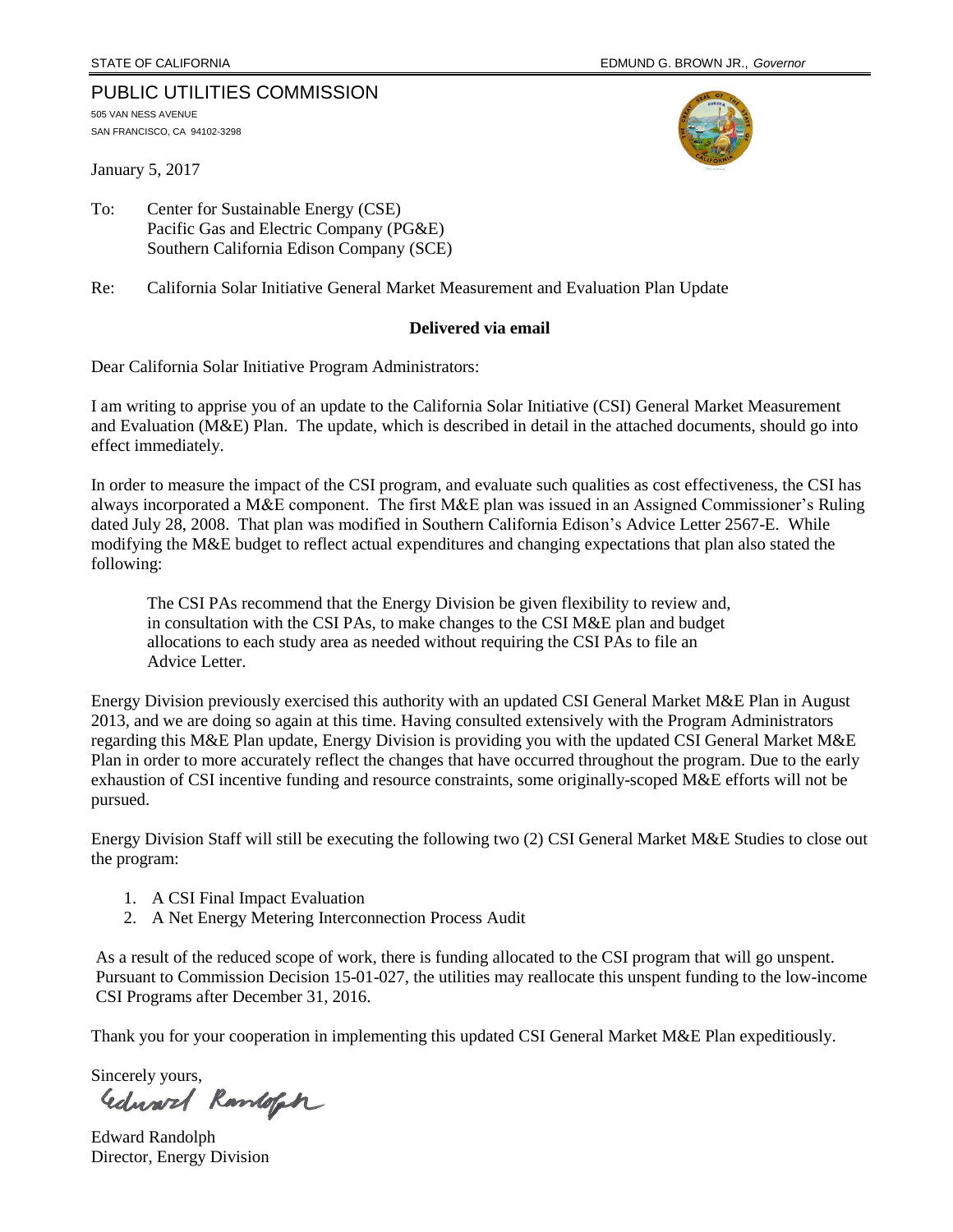# **Attachment A**

### **2016 Update to the General Market Portion of the California Solar Initiative Measurement and Evaluation Plan (Program Years 2016-2018)**

### **1. Summary**

This document updates the California Solar Initiative (CSI) General Market Measurement and Evaluation (M&E) plan for program years 2016-2018. CSI currently has the following budget allocations for M&E activities.

| <b>General Market</b>                  | \$25.45 million |
|----------------------------------------|-----------------|
| <b>SASH</b>                            | \$1.08 million  |
| <b>MASH</b>                            | \$1.08 million  |
| RD&D                                   | \$0.50 million  |
| <b>CSI-Thermal Electric-displacing</b> | \$1.25 million  |
| <b>CSI-Thermal Gas-displacing</b>      | \$5.00 million  |
| <b>Total CSI</b>                       | \$34.36 million |

This revision will change these amounts due to the following modifications to the Program:

- a) Exhaustion of CSI incentive funds in advance of the program end date; and,
- b) Resource constraints of staff administering and overseeing the program.

This 2016 CSI General Market M&E Update changes the CSI General Market M&E budget allocations for program years 2016-2018 to the following:

| <b>General Market</b>                  | \$22.40 million |
|----------------------------------------|-----------------|
| <b>SASH</b>                            | \$1.08 million  |
| <b>MASH</b>                            | \$1.08 million  |
| RD&D                                   | \$0.50 million  |
| <b>CSI-Thermal Electric-displacing</b> | \$1.25 million  |
| <b>CSI-Thermal Gas-displacing</b>      | \$5.00 million  |
| <b>Total CSI</b>                       | \$31.31 million |

All studies currently underway and the following two (2) future studies will be completed under the CSI M&E General Market Program:

(1) A final CSI Impact Evaluation Report

(2) A Net Energy Metering Interconnection Process Audit

Pursuant to Commission Decision 15-01-027, the utilities may reallocate unspent CSI General Market funding to the low-income CSI Programs after December 31, 2016.

### **2. Background**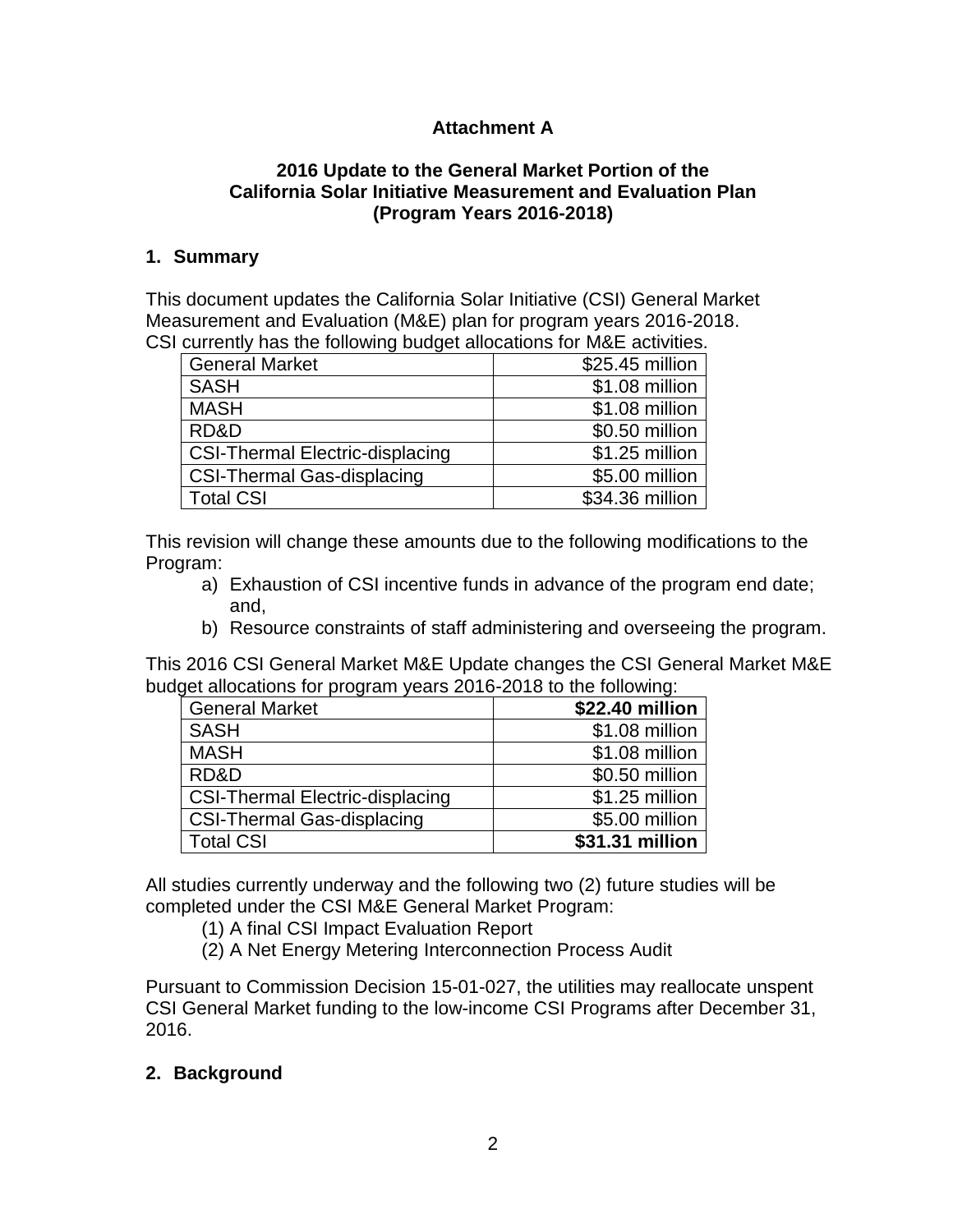The proposed revisions in this document continue to maintain the goals and requirements of the M&E Plan described on page 9 of Appendix A of the Assigned Commissioner's Ruling issued on July 28, 2008 (July 2008 ACR) to:

- 1. *Utilize a standardized process for evaluating programs and reporting program results;*
- *2. Provide credible and objective information on program impacts and performance;*
- *3. Provide policy and program related information to ensure achievement of CSI program goals and support the "Periodic CSI Review Process;" and*
- *4. Produce an accurate assessment of future opportunities to further the goals of SB 1 and established Commission objectives and directives.*

In Decision (D.) 10-09-046, the California Public Utilities Commission (Commission or CPUC) reduced the CSI General Market Program M&E budget from \$46.7 million to \$26.7 million with \$25.45 million allocated to non CSI-Thermal M&E activities and \$1.25 million allocated to CSI Thermal M&E activities.

In a joint Advice Letter<sup>1</sup> filed by the CSI Program Administrators in April 2011, the M&E plan was updated, and the CSI Program Administrators (PAs) recommended that:

…the Energy Division be given flexibility to review and, in consultation with the CSI PAs, to make changes to the CSI M&E plan and budget allocations to each study area as needed without requiring the CSI PAs to file an Advice Letter. This flexibility will allow for a more efficient planning and review process for the CSI M&E plan.

In 2013, the Energy Division provided an update to the CSI M&E Plan, known as the 2013 CSI M&E Update. The 2013 Update included the following:

- a) Revised the project and budget status of General Market M&E efforts, and
- b) Other changes including:
	- i. Public reporting funded through M&E budget.
	- ii. Public reporting included efforts to report on rooftop photovoltaic (PV) generation that did not receive CSI rebates.
	- iii. Allowed some studies to be consolidated.
	- iv. Allowed PAs to manage some contracts.

Please refer to Attachment C, "2013-07-10 CSI M&E Plan," for full details of the 2013 M&E Update.

Energy Division has consulted with CSI Program Administrators about changes to the M&E effort going forward. This document, the "2016 CSI M&E Update," describes the plan for the remaining CSI General Market M&E efforts.

## **3. Non-General Market M&E Plans**

 $\overline{a}$ 

 $1$  Advice 2567-E (Southern California Edison Company U 338-E); Advice 3825-E (Pacific Gas and Electric Company U 39-E); Advice 16 (California Center for Sustainable Energy).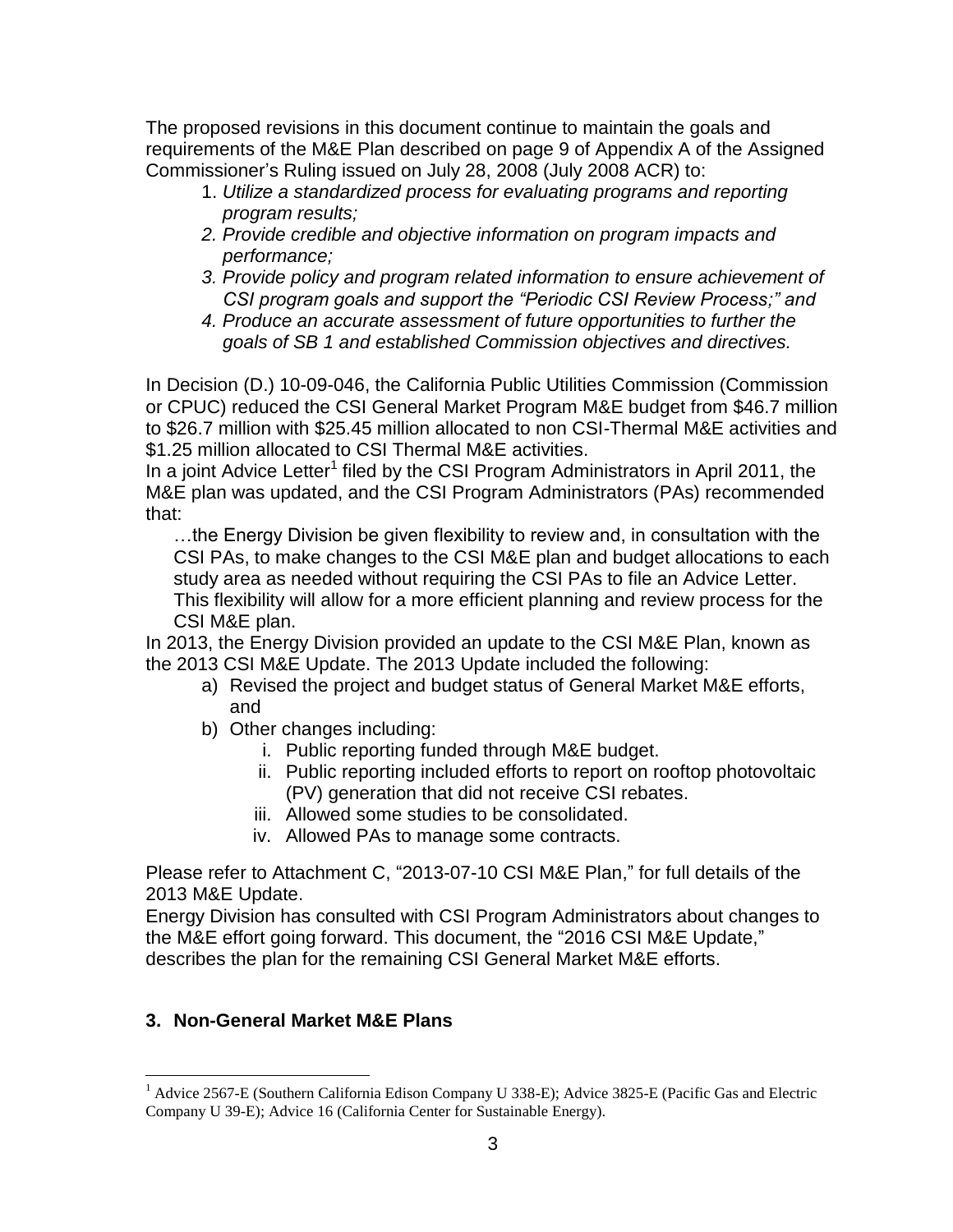The Multifamily Affordable Solar Housing (MASH) and Single Family Affordable Solar Homes (SASH) programs have spent \$1.22 million for M&E studies out of an allocated total of \$2.16 million. SASH and MASH M&E budgets and studies are authorized and updated through a process separate from this M&E Plan update. The MASH and SASH M&E budgets and studies were most recently authorized in Decision 15-01-027. The CSI Thermal (electric displacing and gas displacing) program and the Research, Development and Deployment (RD&D) programs have an allocated \$6.25 million and \$0.50 million, respectively. Contracts have been executed under each of these programs. To date, the CSI Thermal Program has spent \$0.77 million of its allocated \$6.25 million. The Research, Development and Deployment Program Evaluation has spent \$0.36 million of its \$0.50 million. The current RD&D Program contract will be the only evaluation study conducted under this program and is contracted to spend just under \$0.50 million.

# **4. General Market M&E Study Schedule and Budgets**

# **a) Impact Evaluations**

The Impact Evaluations provide important analyses of customer-side solar installed through the CSI program. The CSI program conducted annual Impact Evaluations covering program years 2007 through 2010. These evaluations represent a considerable portion of the total CSI M&E budget. To conserve budget, in the April 2011 M&E Plan the Commission allowed for these studies to be conducted biennially, rather than annually.

Beginning with the 2010 CSI Impact Evaluation, the Energy Division requested that these studies estimate the impacts of customer-side solar photovoltaic (PV) systems installed through other programs in investor-owned utility (IOU) territories including the Emerging Renewables Program, the New Solar Homes Partnership Program, and the Self Generation Incentive Program (SGIP).

The April 2011 M&E Plan allowed for Impact Evaluations to be jointly funded by CSI and SGIP. The 2013 Update reduced the budget for the each Impact Evaluation from \$1.5 million to \$1 million, and did not assume any contribution from the SGIP program, but allowed for it should such a determination be made for future Impact Evaluations. This update does not assume any contribution from the SGIP for the Impact Evaluations.

This 2016 M&E Update includes one final Impact Evaluation to be conducted in 2017, as was previously planned, to close out the program. An estimated \$1.0 million is allocated for this contract.

# **b) Metering**

A contractor was hired at the outset of CSI M&E activities to install and monitor meters on a sampling of CSI participating homes. This activity, for which \$3.66 million is allocated, is ongoing. A total of \$1.99 million has been spent to date.

## **c) Process Evaluations**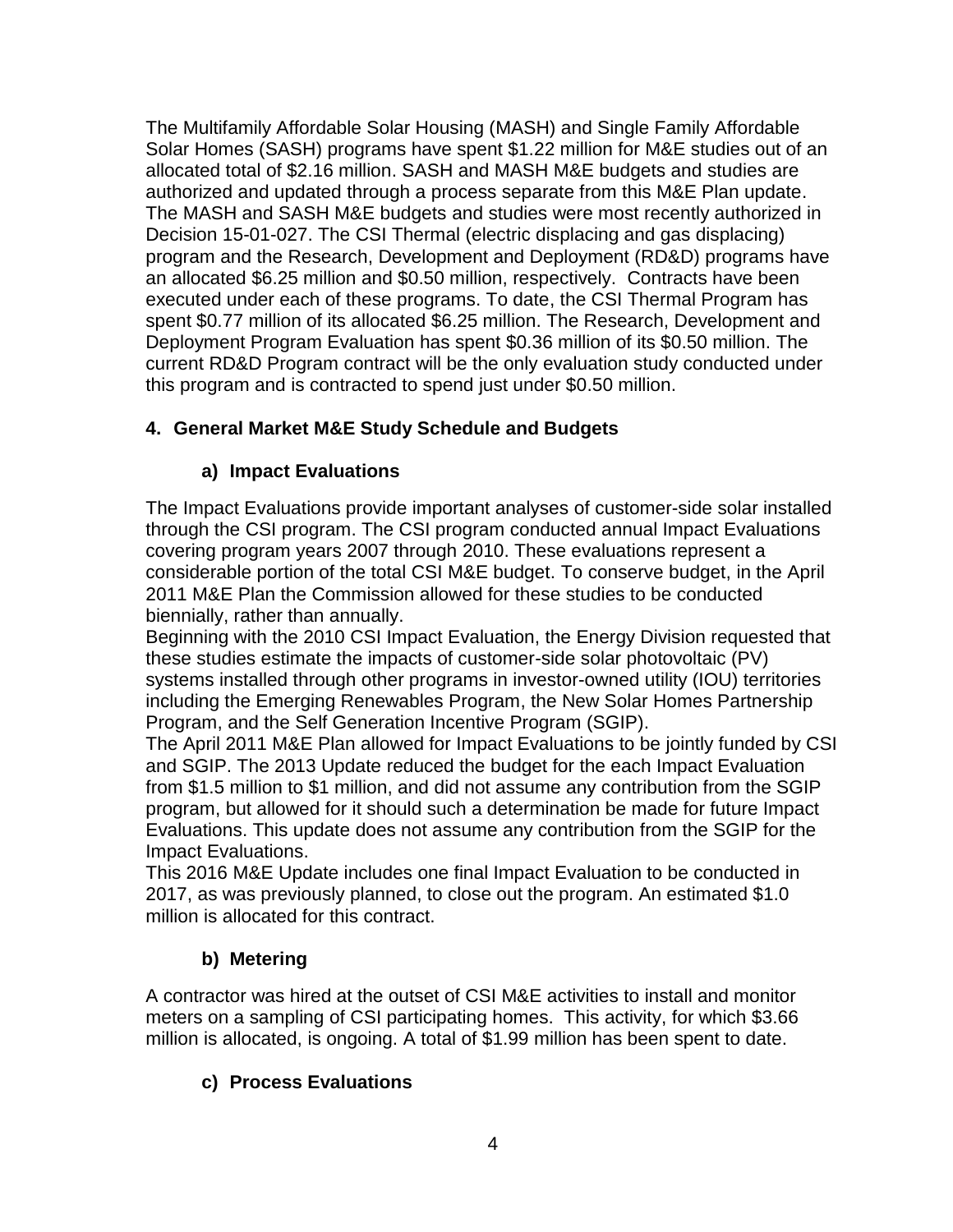In Section 3.3.5 of the July 2008 Assigned Commissioner's Ruling, the Commission required biennial Process Evaluations, which include Program Administration Comparative Assessments and Best Practice Studies. Thus far, the CSI program has conducted one Process Evaluation covering program years 2009 and 2010. The April 2011 M&E Plan called for one final Process Evaluation in 2014, rather than the three remaining in 2012, 2014, and 2016.

Subsequent to the April 2011 M&E Plan, the Program Administrators began to post online program administrative tracking data updated weekly and monthly.<sup>2</sup> Such data include reservation application processing times; incentive claim processing times; payment times; interconnection times; trainings offered; program dropouts, and net energy metering (NEM) participation. These data give a glimpse into the processing and administrative challenges and issues that PAs may face. This regular tracking has replaced much of the need for ongoing Process Evaluation reports.

At the time of the 2013 M&E Update, three of the six General Market sub-programs had substantially depleted their funding and were nearly closed. Given the late stage of the CSI program the Energy Division and the PAs, the 2013 M&E Update provided the option to cancel any further Process Evaluation studies or exclude one or more PAs from the evaluation if their programs had closed.

Due to the fact that the General Market CSI programs have been fully subscribed, additional Process Evaluations are not necessary. The future budget has been reduced to \$0 and the 2016 Update adjusts the total budget amount to \$171,992, to reflect the complete contracts.

## **d) Cost-Effectiveness Studies**

In Section 3.3.6 of the July 2008 Assigned Commissioner's Ruling, the Commission required that a CSI Cost-Effectiveness study be performed every third year – in 2009, 2012, 2015, and 2017. In 2010, the CSI program released a CSI Cost-Effectiveness and a net energy metering (NEM) Cost-Benefits study. A follow-on NEM cost-effectiveness study was completed in 2010. The April 2011 M&E Plan reduced the number of studies and lowered the budget from \$1.9 million to \$1.35 million. The 2013 M&E Update added a study in 2015, which changed the budget to \$1.85 million. The 2015 study that was contracted was for the development of a NEM Public Tool to assist the Commission in its revisit of NEM pursuant to Assembly Bill 327 (Perea, 2013). In order to sufficiently fund the work conducted for development of the Public Tool, the budget was subsequently increased to \$2.4 million. No additional Cost-Effectiveness Studies will be conducted.

# **e) Market Transformation Studies**

The Commission, in the July 2008 Assigned Commissioner's Ruling, required Market Transformation studies to be conducted in 2010, 2013, and 2016. As a result of the April 2011 M&E Plan, the three studies were consolidated into two studies - one study that was completed in January 2014, and one optional study in

 $\overline{a}$ 

<sup>&</sup>lt;sup>2</sup> http://www.californiasolarstatistics.ca.gov/reports/data\_annex/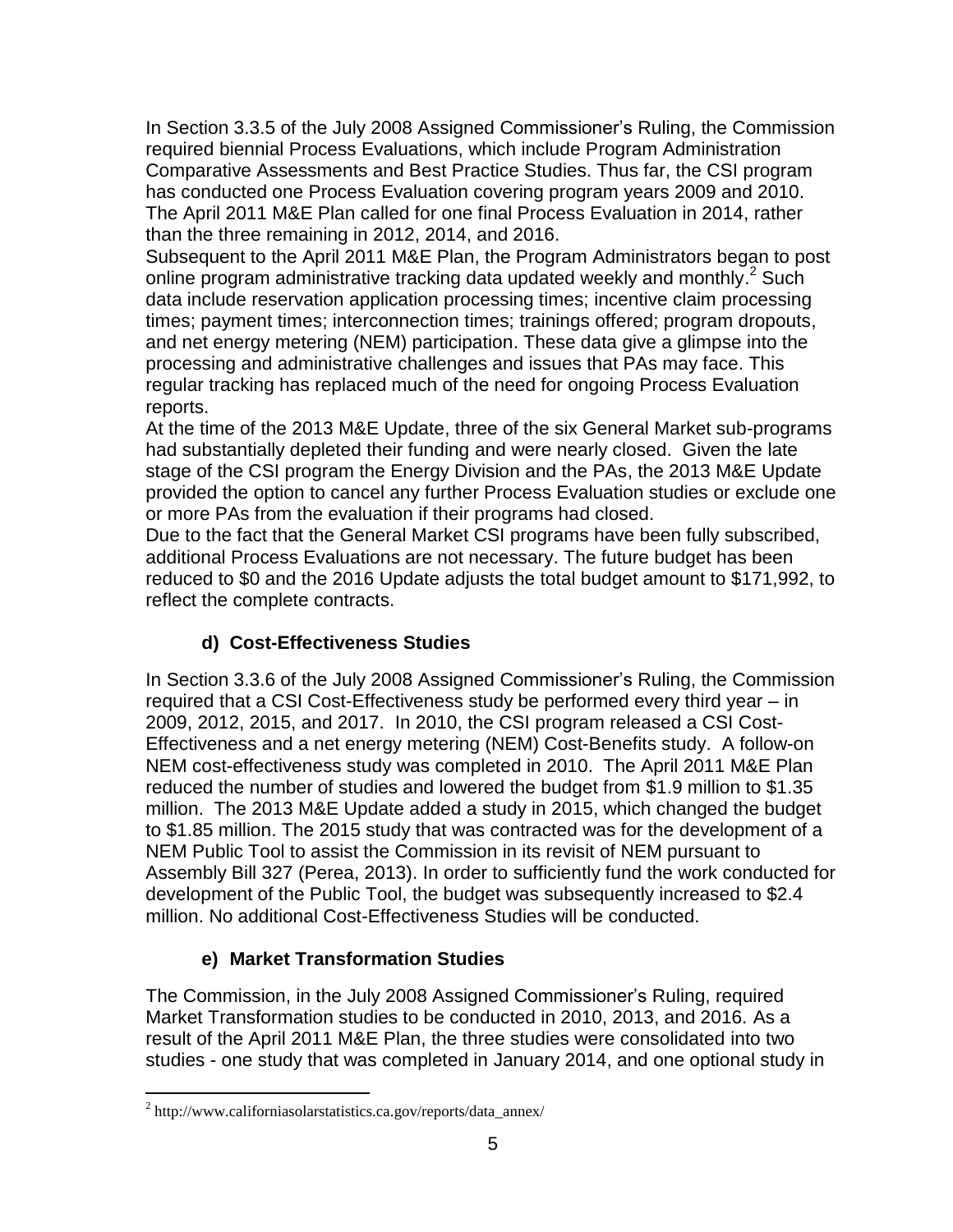2016, to be conducted if determined necessary by the Energy Division and the CSI PAs. The study completed in 2014 included the following reports; Third-Party Ownership Market Impact Study, The Market Transformation Study, and the Solar PV and Residential Roof Study: Assessment of Interface Issues and Costs. Due to the early exhaustion of CSI incentive funds, the Energy Division and the CSI PAs have determined that an additional Market Transformation Study is not needed. The April 2011 M&E Plan reduced the budget for Market Transformation studies from \$10 million to \$1.5 million. The 2013 Update retained the same budget. This 2016 M&E Update reduces the budget to \$769,207 to reflect the total amount spent on the contracts for the completed studies and the determination that there will not be a future study conducted.

## **f) On-going Progress Studies (Optional Studies)**

The Commission, in the July 2008 Assigned Commissioner's Ruling, allocated \$3.6 million to On-going Progress Studies. The April 2011 M&E Plan Update reallocated the money under this category to the "Optional Studies" category to make funds available for higher priority research activities. This reallocation of funds would have allowed Progress Studies to still occur if the Energy Division deemed them a higher priority than other "optional" studies. The2016 M&E update determines there will be no further Progress Studies conducted.

# **g) Financial Audits**

The budget allocated for the External Financial Audits in the July 2008 Assigned Commissioner's Ruling was \$2 million. A Financial Audit of the CSI PAs completed in 2010 was completed at just over \$200,000. The 2011 Financial Audit was completed at just under \$200,000. The 2012-14 Financial Audit was completed in the spring of 2016 and did not exceed the contract budget of \$236,180. No additional Financial Audits will be conducted of the CSI program. This 2016 M&E Update leaves the funding allocation for these studies \$647,021.

### **h) Transmission and Distribution Studies: Assembly Bill 578 Distributed Generation Impacts Study and Distributed Energy Resources Grid Integration Study**

In response to Assembly Bill (AB) 578 (Blakeslee, 2008), the SGIP program funded a study in January 2010 on the impacts of distributed generation (DG) on California's transmission and distribution (T&D) systems. AB 578 required that follow-up studies be conducted and submitted to the Legislature on a biennial basis. In the April 2011 M&E Plan, the Commission authorized these studies to be cofunded by the CSI and SGIP programs with 70% of the funding to come from CSI and 30% from SGIP. The April 2012 M&E Plan authorized a total CSI budget for these studies of \$210,000. The 2013 M&E Update maintained that allocation. The April 2011 M&E Plan included a 2014 report and a 2016 report, each funded at \$55,000. The 2012 AB 578 DG Impacts Study was completed at the end of 2012 and cost approximately \$100,000. Given the significant increase in DG installations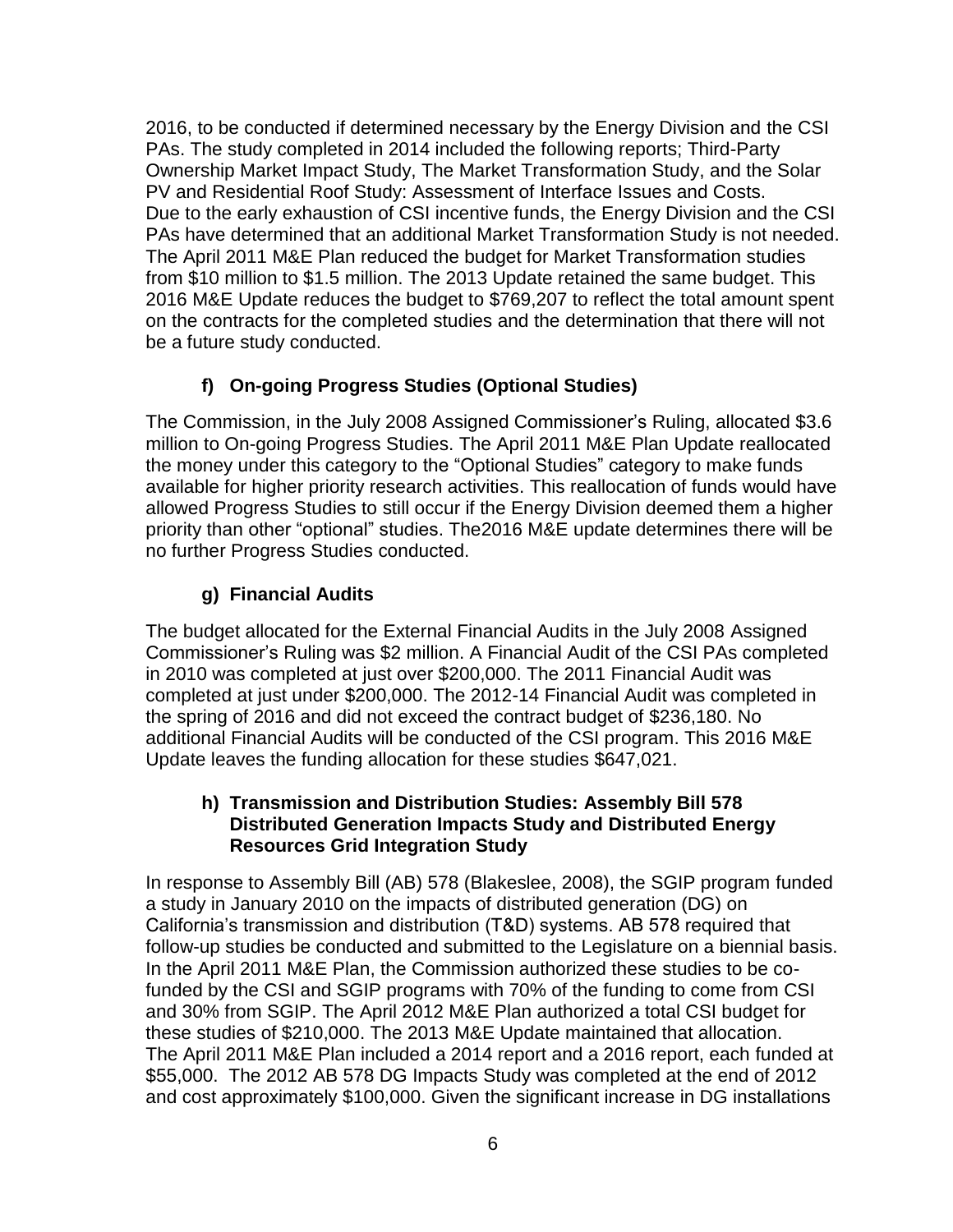in recent years, the 2012 report contained a draft scope of work for an additional Transmission and Distribution study that would further assess DG impacts on the Transmission and Distribution systems. The 2013 M&E Plan Update identified this additional study, which is known as the Distributed Energy Resource Grid Integration Study (DERGIS). It was noted in the 2013 M&E Update that this Transmission and Distribution study may be modified to encompass the next AB 578 report. The 2013 M&E Update also contemplated consolidating the Transmission and Distribution study with an Impact Evaluation. However, for budget purposes, these two studies were not consolidated.

A biennial AB 578 DG Impact Study was included in the scope of work of the DERGIS contract and that report was released in December 2015. No additional AB 578 DG Impacts Studies will be funded through the CSI M&E budget. Funding for future AB 578 DG Impacts Studies will need to come from other sources and may require budget approval from the legislature.

The DERGIS will continue through 2016 with the possibility for a one year extension. A total of \$1.25 million has been allocated to this study. The first year of the study is under contract for \$0.73 million.

# **i) Public Reporting**

CSI Public Reporting activities include creating and managing the California Solar Statistics (CSS) website<sup>3</sup> and the California DG Stats website<sup>4</sup>, and compiling and cleaning the data that goes into the Working Data Set (WDS) and graphs on those websites. The 2013 M&E Update designated Public Reporting as a M&E activity, which authorized the PAs to pay for Public Reporting out of their M&E Budgets. The current Public Reporting contract will continue through the end of the CSI M&E Program. In order to fund the Public Reporting effort through the end of the program, an additional \$74,681 is authorized for this contract. The funding for this additional work will come from the Optional Analyses / Reserve Funding line item. With this additional funding, the total funding for Public Reporting over the life of the CSI program is \$1.27 million.

# **j) Advanced Metering Infrastructure Studies**

In Decision 11-07-031, the Commission ordered the PAs to file a report on the potential for using Advanced Metering Infrastructure (AMI) in metering and tracking usage and generation. While Southern California Edison and the Center for Sustainable Energy/San Diego Gas & Electric completed these reports with inhouse experts, Pacific Gas & Electric Company hired outside consultants. The amount paid, \$38,000, is recorded as a line item in the plan. In the 2013 M&E Update, there was no plan for future expenditures in this category, nor have any needs since been identified. This 2016 M&E Update leaves the future budget for AMI Studies at \$0.

 3 <http://www.californiasolarstatistics.ca.gov/>

<sup>4</sup> <http://californiadgstats.ca.gov/>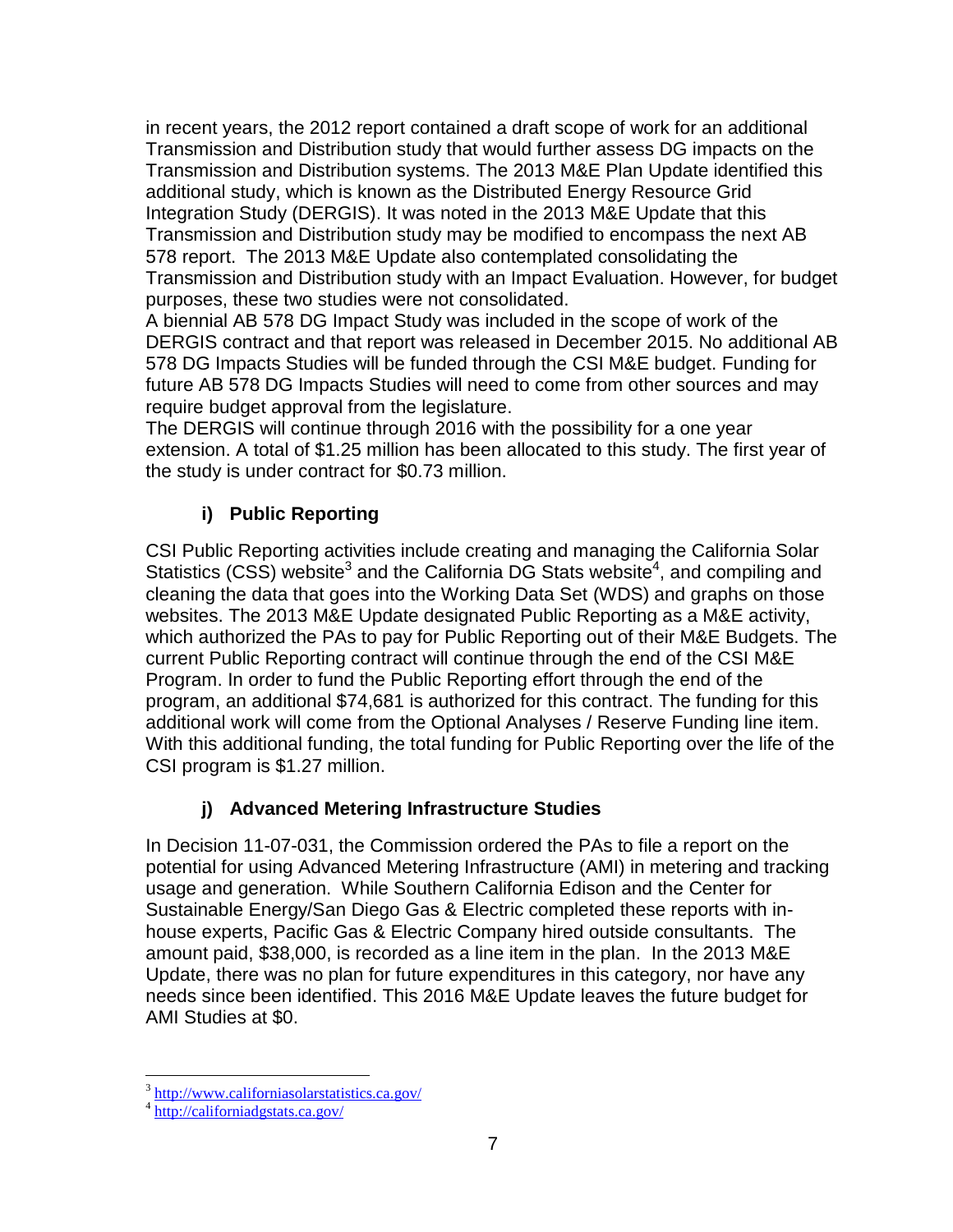# **k) Project Coordination**

The CSI Project Coordinator, described in Section 3.3.1 of the July 2008 Assigned Commissioner's Ruling, is responsible for coordinating the research, planning and budget tracking activities of the CSI M&E effort. The April M&E 2011 Plan reduced the scope of activities and the budgeted amount for this contract from \$1.6 million to \$1.2 million. The 2013 M&E Update left that total unchanged. The 2016 M&E Plan Update reduces the amount to \$938,170, to reflect the previous and on-going contract amounts. The current contract will carry Project Coordination through the end of the program. There will be no additional CSI Project Coordination contracts.

# **l) M&E Staffing Expenditures**

The Commission, in the July 2008 Assigned Commissioner's Ruling, required that funding for CSI PA staffing for support and management of CSI M&E come out of the CSI program administration budget. However, in the Staff Proposal for Program Modifications to the CSI Program attached as an appendix to the Administrative Law Judge's Ruling issued on July 26, 2010, the Energy Division recommended that M&E staff time at the CPUC (up to 3 PURA positions) and CSI PAs (up to 2 Full Time Employees (FTEs) per CSI PA) be charged to the CSI evaluation budget. The April 2011 M&E Plan authorized \$3.9 million to be allocated for M&E staff time through 2017. This budget assumes 1.5 FTEs per CSI PA and 1.5 PURA positions at the CPUC with a 50% reduction in staff time in 2017 for program closeout. Program experience has shown that the Energy Division and PAs are billing the CSI program at a rate substantially below this level and that a total allocation of \$3.1 million should suffice to cover this obligation. However, should additional evaluation and public reporting needs exceed this budget, reserve funding from the "Optional Analyses/Reserve Funding" budget category may be made available to cover those costs.

## **m) Net Energy Metering Interconnection Audit**

As part of the 2016 M&E Update, a Net Energy Metering Interconnection Audit will be conducted. This study will be funded from the Optional Analysis / Reserve Funding category. CSI has led to the interconnection off over 500,000 new customer-side solar systems under Net Energy Metering, all interconnecting using the Rule 21 tariff. Under the terms of the Rule 21 tariffs, the vast majority of behindthe-meter (BTM) solar customers do not pay substantial interconnection or upgrade costs associated with interconnection. However, occasionally there are costs borne directly by BTM solar customers. The use of Rule 21 by customers has grown exponentially in the past decade. Given the CPUC's role in reviewing the effective implementation of the State's solar program – and given that the CPUC is charged with ensuring the utilities provide safe and reliable service to its customers—it makes sense to review the utilities' administration of the Rule 21 tariff. The purpose of this Rule 21 review will be to ensure that the utilities are fairly and efficiently administering the tariff. The 2016 M&E Update allocates \$750,000 for this study, to be contracted prior to the Program's completion.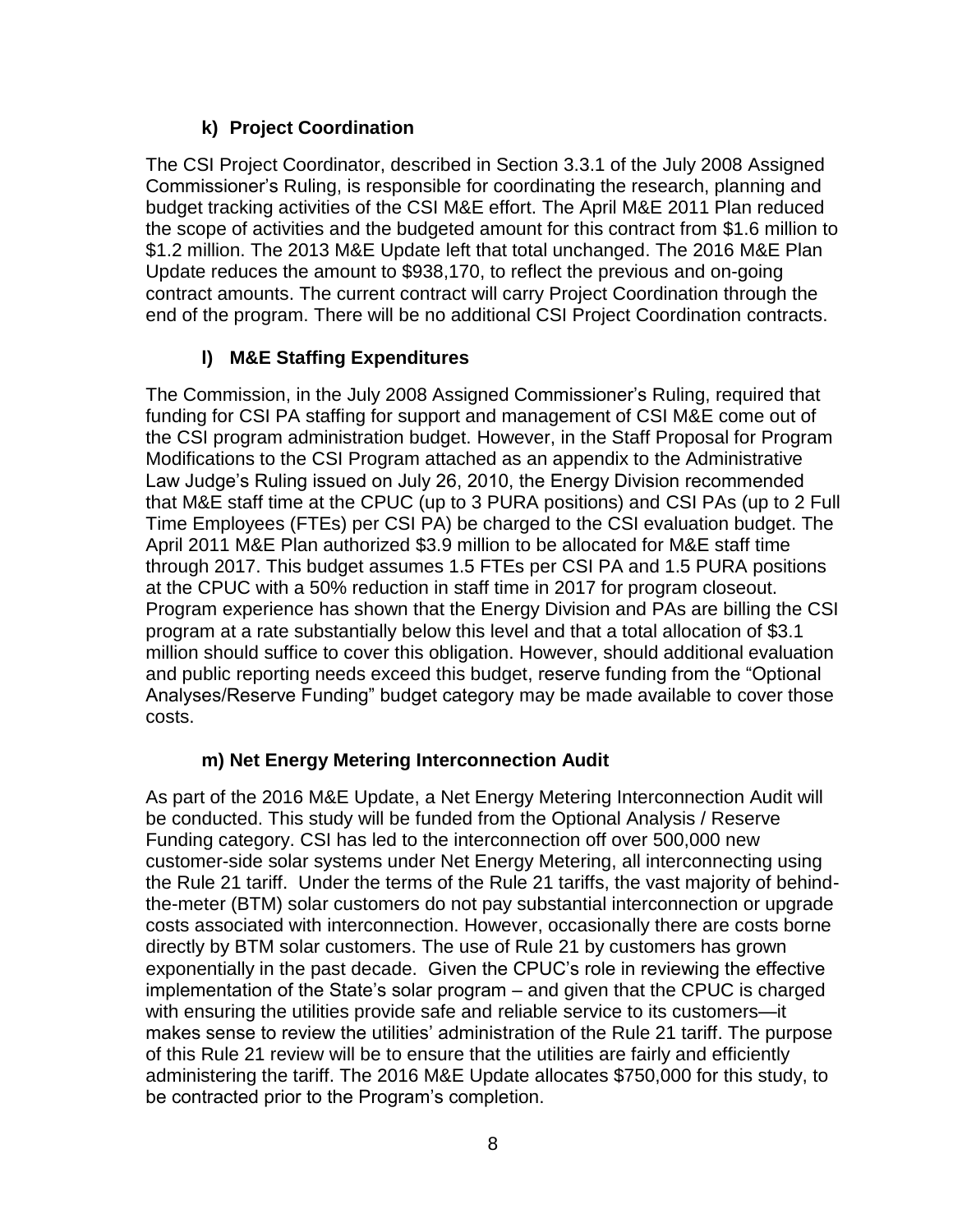# **n) Optional Analyses / Reserve Funding**

The CSI General Market program (excluding the electric-displacing CSI-Thermal Program) was authorized with a budget of \$25.45 million for M&E activities. In the 2013 M&E Update, the M&E activities totaled \$23.58 million, leaving \$1.87 million unallocated. The 2013 M&E Update reserved that amount for future optional studies and for unforeseen cost overruns related to projects or M&E staff time for additional evaluation and/or public reporting.

Over the course of the program, money has been transferred from the Optional Analyses / Reserve Funding category to help fund contract extensions, budget changes, and additional studies, such as Public Reporting and the comprehensive DERGIS Study. Money has also been added back to this line item from unspent money on completed contracts.

The 2016 M&E Update allocates funding in the amount of \$750,000 to the NEM Interconnection Audit from the Optional/Reserve category and also identifies a contingency amount under the Future Optional Analysis line item to accommodate any unforeseen costs that may arise with current and projected future costs. A reserve budget was determined by taking five percent (5%) of the sum of, (1) open contracts' remaining budgeted amounts to be invoiced and (2) future proposed contracts. The total reserve budget is \$311,045.

# **o) M&E Plan Periodic Review and Revisions**

The April 2011 M&E Plan authorized the Energy Division to have the flexibility to review and, in consultation with the CSI PAs, make changes to the CSI M&E plan and budget allocations to each study area as needed without requiring the CSI PAs to file an Advice Letter. This purpose of this was to provide flexibility to allow for a more efficient planning and review process for the CSI M&E plan. Energy Division believes this approach represents the appropriate mix of due process, a representation of various opinions, and expeditiousness, though Energy Division retains the right to make further changes in the future.

# **5. M&E Plan Revisions Summary**

The recommended revisions to the CSI M&E Plan are provided in Table 1. The CSI M&E budget and scheduling planning worksheet based on the proposed revised CSI M&E budget are included in Table 2.

| <b>Study Category</b> | April 2011 CSI M&E | 2013 CSI M&E Update | 2016 CSI M&E Update |
|-----------------------|--------------------|---------------------|---------------------|
|                       | Plan               |                     |                     |

## **Table 1 – General Market 2016 M&E Update Summary**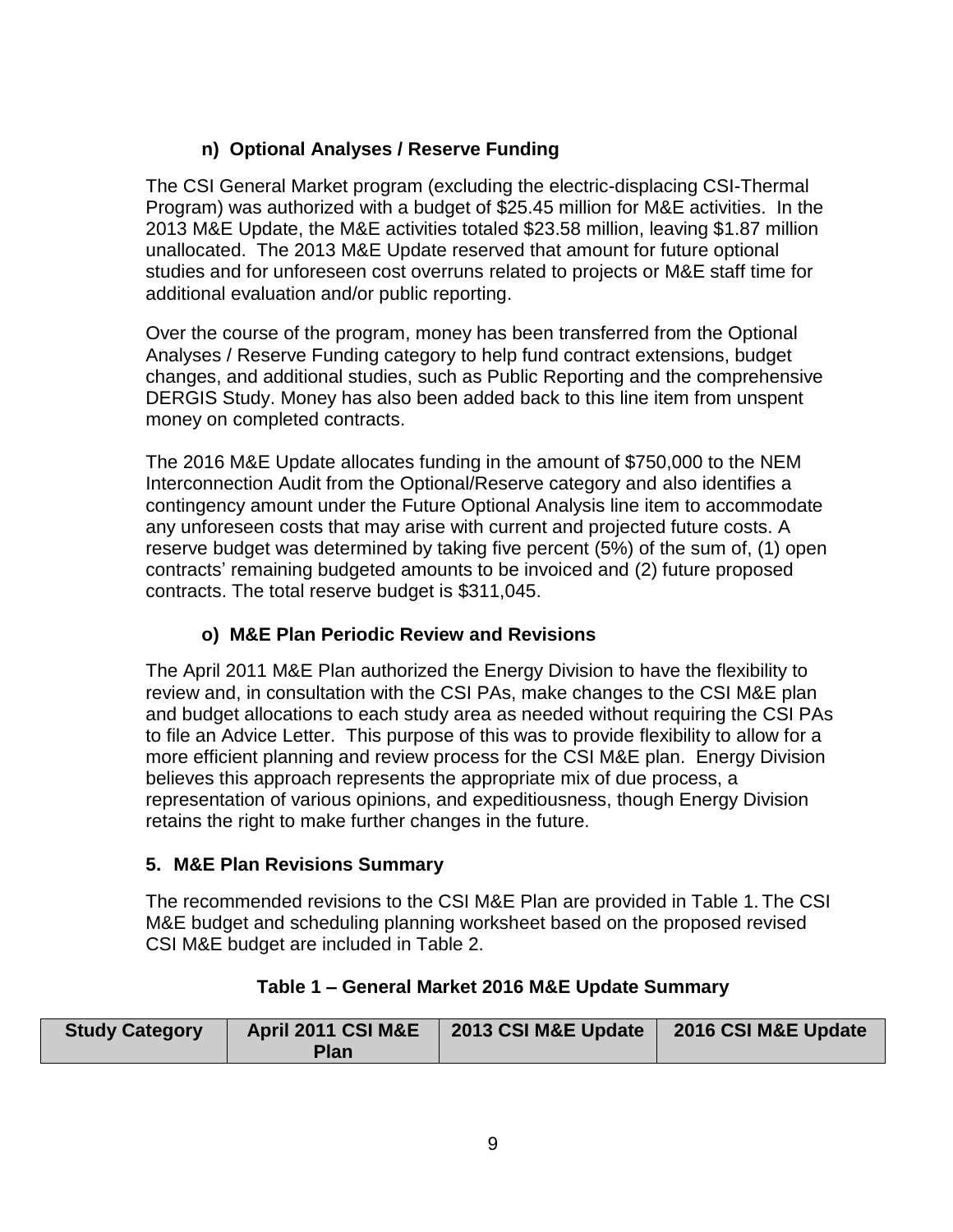| <b>Project Coordination</b>                    | Budget: \$1.2 million<br>п                                                                                                                                                                               | Budget: \$1.13 million<br>٠                                                                                                                                                                                      | Budget: \$938,170<br>٠                                                                                                                                                                               |
|------------------------------------------------|----------------------------------------------------------------------------------------------------------------------------------------------------------------------------------------------------------|------------------------------------------------------------------------------------------------------------------------------------------------------------------------------------------------------------------|------------------------------------------------------------------------------------------------------------------------------------------------------------------------------------------------------|
|                                                |                                                                                                                                                                                                          |                                                                                                                                                                                                                  |                                                                                                                                                                                                      |
| Impact Evaluation and<br><b>CSI Metering</b>   | Remaining Impact<br>٠<br>Evaluations conducted<br>on a biennial basis<br>(2013, 2015, 2017)<br>Analysis and Reports<br>$\blacksquare$<br>Budget: \$10.6 million<br>Metering Budget \$3.7<br>П<br>million | Remaining Impact<br>$\blacksquare$<br><b>Evaluations conducted</b><br>on a biennial basis<br>(2013, 2015, 2017)<br>Analysis and Reports<br>٠<br>Budget: \$8.09 million<br>Metering Budget \$3.66<br>٠<br>million | Final Impact Evaluation to<br>$\blacksquare$<br>be conducted to close out<br>the program.<br>Analysis and Reports<br>$\blacksquare$<br>Budget: \$7.82 million.<br>Metering Budget: \$3.66<br>million |
| <b>Process Evaluations</b>                     | Conduct 1 additional<br>×,<br>Process study in 2014 -<br>two total for entire<br>program<br>Budget: \$450,000<br>٠                                                                                       | Possibly conduct one<br>$\blacksquare$<br>additional study.<br>Budget: \$380,000<br>Ξ                                                                                                                            | No remaining studies to<br>٠<br>be conducted.<br>Total Spent: \$171,992.<br>П                                                                                                                        |
| <b>CSI/NEM Cost-</b><br>effectiveness studies  | Conduct 1 additional<br>$\blacksquare$<br>C/E Study<br>Budget: \$1.35 million                                                                                                                            | Conduct 1 additional C/E<br>$\blacksquare$<br>Study<br>Budget: \$1.85 million<br>٠                                                                                                                               | No remaining studies to<br>Ξ<br>be conducted.<br>Total Spent: \$2.4 million<br>٠                                                                                                                     |
| <b>Market Transformation</b><br><b>Studies</b> | Conduct 2 studies -<br>٠<br>2011 and 2014<br>Budget: \$1.5 million<br>$\blacksquare$                                                                                                                     | After current study,<br>$\blacksquare$<br>conduct one more in<br>2016.<br>Budget: \$1.50 million.<br>$\blacksquare$                                                                                              | The additional study is not<br>$\blacksquare$<br>to be conducted.<br>Total Spent: \$769,207.<br>$\blacksquare$                                                                                       |
| <b>External Financial Audit</b>                | Same schedule<br>Budget: \$900,000<br>٠                                                                                                                                                                  | Audits every two years.<br>$\blacksquare$<br>Budget: \$880,000<br>٠                                                                                                                                              | Current audit has been<br>$\blacksquare$<br>completed.<br>No remaining studies to<br>٠<br>be contracted.<br>Total Spent: \$647,021<br>٠                                                              |
| CSI M&E Staffing                               | M&E staff time funded<br>п<br>from CSI M&E budget<br>Total Budget: \$3.9<br>П<br>million                                                                                                                 | M&E staff time funded<br>٠<br>from CSI M&E budget<br>Total Budget: \$3.10<br>Ξ<br>million                                                                                                                        | M&E staff time funded<br>٠<br>from CSI M&E budget.<br>Total Budget: \$3.10<br>$\blacksquare$<br>million                                                                                              |
| AB 578 DG Impact<br>Study                      | Biennial Studies (2012,<br>2014, 2016)<br>Total CSI portion of<br>п<br>budget: \$210,000                                                                                                                 | The 2014 study may<br>$\blacksquare$<br>include results from the<br>in-depth Transmission<br>and Distribution study.<br>Budget: \$210,000<br>$\blacksquare$                                                      | AB 578 DG Impact Study<br>was released in<br>December 2015.<br>No additional reports will<br>$\blacksquare$<br>be released under the CSI<br>M&E Program.                                             |
| Transmission &<br><b>Distribution</b>          | Budget as required by<br>$\blacksquare$<br>D.10-09-046: \$1.25<br>million                                                                                                                                | Budget: \$1.25 million<br>$\blacksquare$                                                                                                                                                                         | <b>DERGIS Study is currently</b><br>$\blacksquare$<br>underway for \$732,136;<br>with possible one year<br>extension.<br>Budget: \$1.25 million<br>٠                                                 |
| <b>Public Reporting</b>                        | $\blacksquare$                                                                                                                                                                                           | \$300,000 on-going<br>$\blacksquare$<br>annually                                                                                                                                                                 | Budget: \$1.27 million<br>П                                                                                                                                                                          |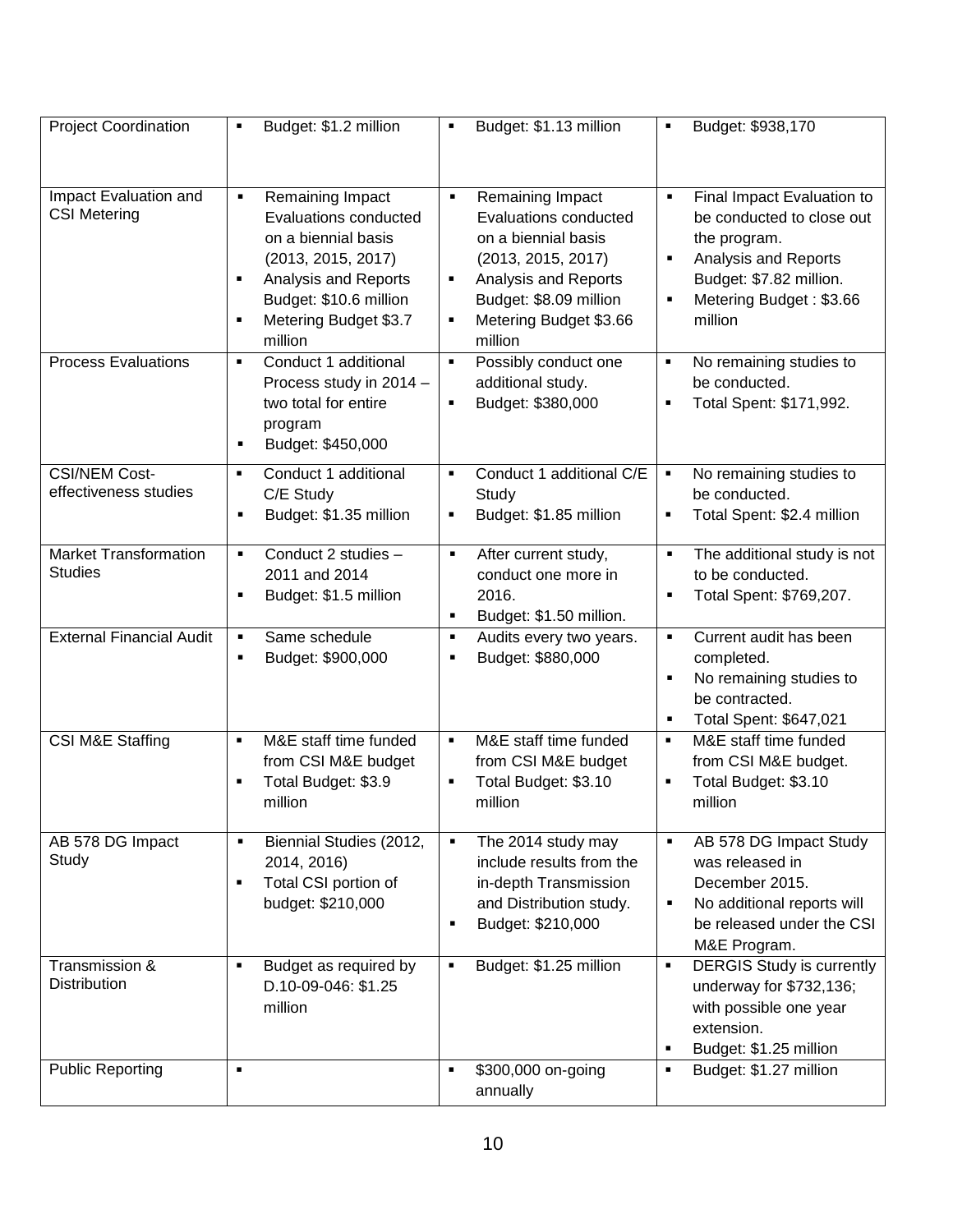|                          |                        | Budget \$1.20 million       |                                                                                         |
|--------------------------|------------------------|-----------------------------|-----------------------------------------------------------------------------------------|
| Interconnect Audit       |                        |                             | An Interconnection Audit<br>will be funded under this<br>category.<br>Budget: \$750,000 |
| <b>Optional Analyses</b> | Budget: \$1.64 million | Budget: \$1.87 million<br>٠ | Budget: \$311,045                                                                       |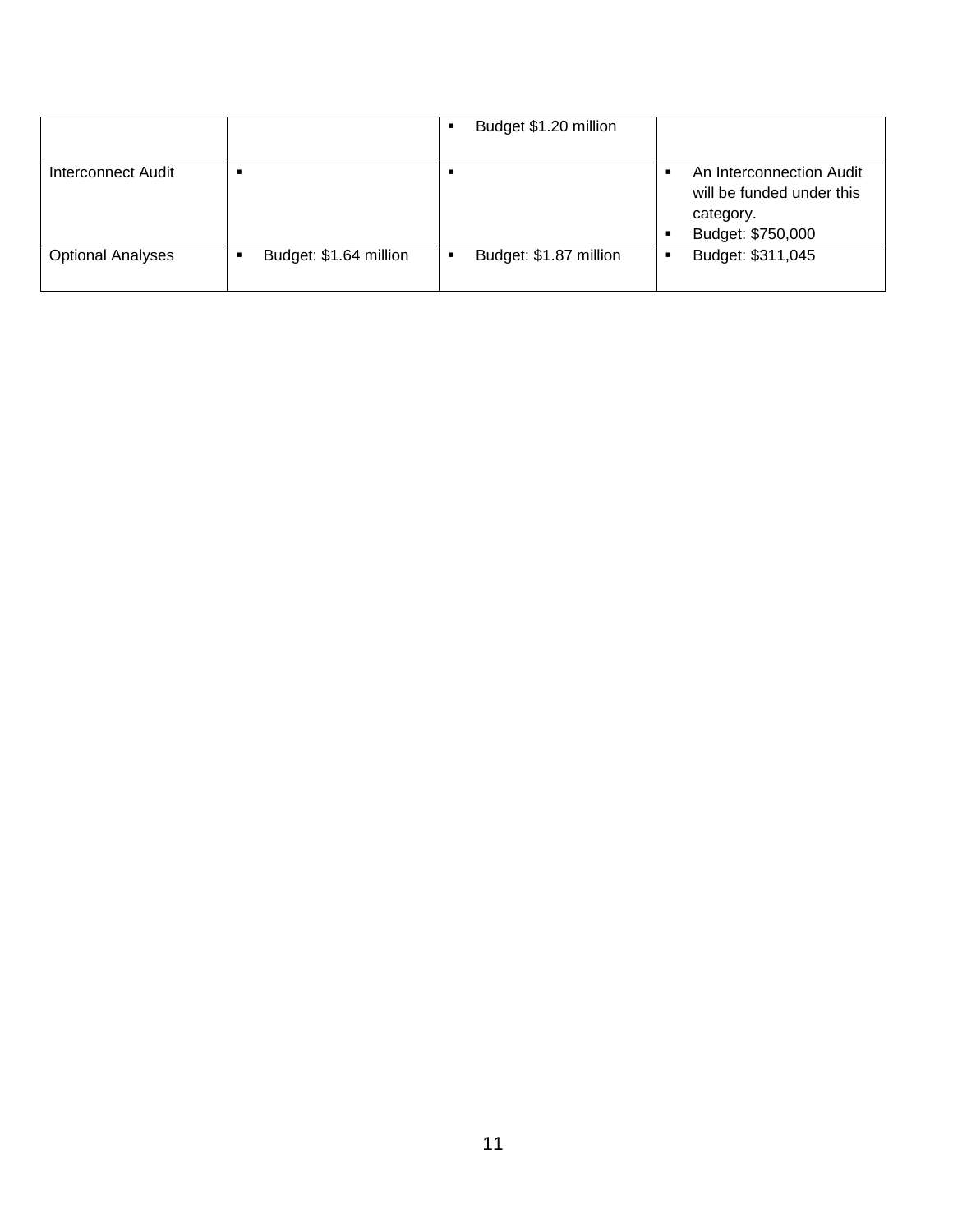**Table 2 – CSI M&E Budget and Schedule Planning Worksheet (Attachment B)**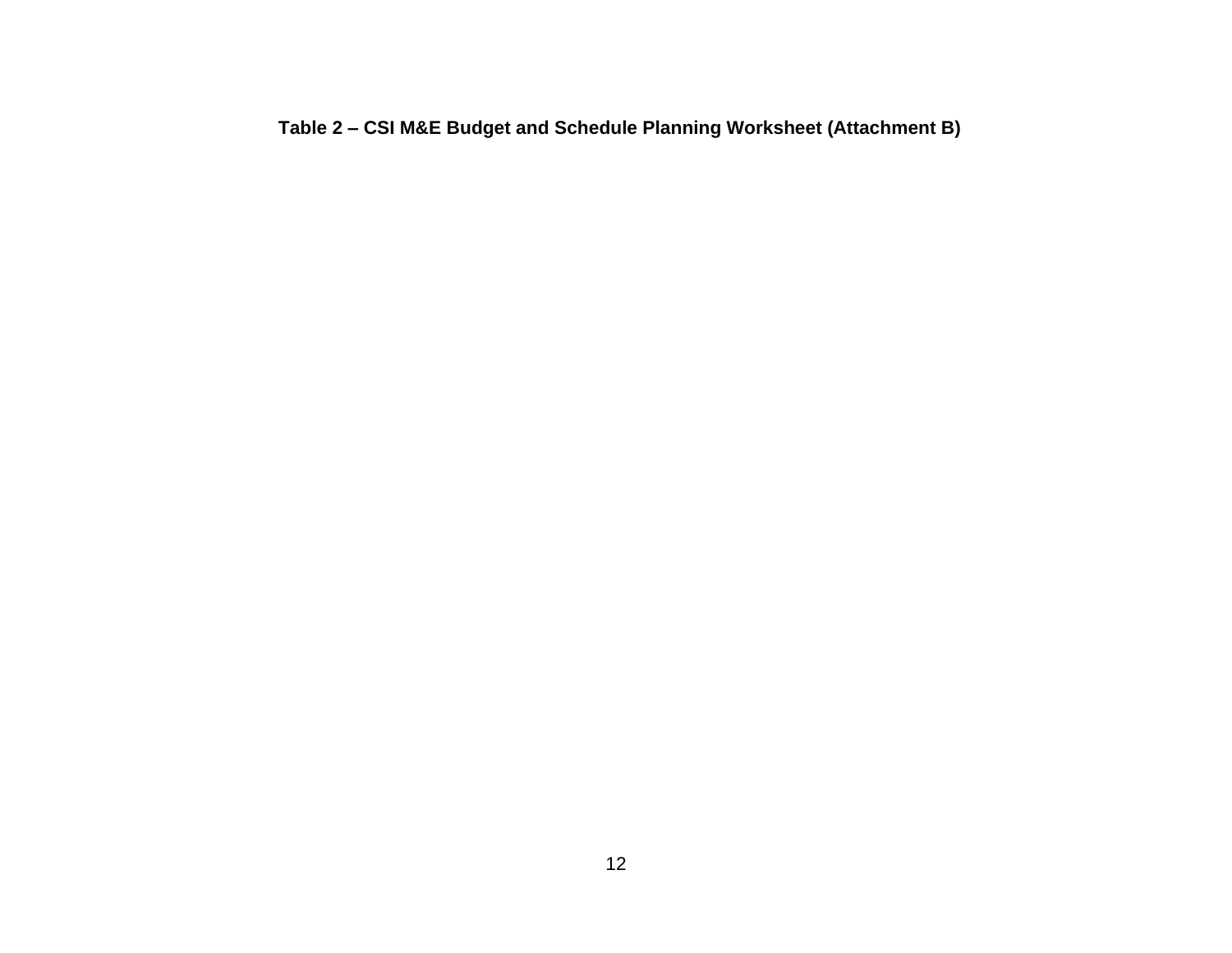### **Attachment B**

#### **Attachement B: Summary of CSI M&E Contracts by Type and Year**

-11

**1/4/2017**

|                                           |              | Currently    |               | 2016 Update -<br><b>Total</b> |                   | <b>Spending By Fiscal Year</b> |             |             |           |             |             |             |             |             |             |              |
|-------------------------------------------|--------------|--------------|---------------|-------------------------------|-------------------|--------------------------------|-------------|-------------|-----------|-------------|-------------|-------------|-------------|-------------|-------------|--------------|
| <b>Contracts</b>                          | Completed    | Opened       | <b>Future</b> | Proposed                      | <b>Difference</b> | 2008/09                        | 2009/10     | 2010/11     | 2011/12   | 2012/13     | 2013/14     | 2014/15     | 2015/16     | 2016/17     | 2017/18     | <b>Total</b> |
| <b>General Market</b>                     |              |              |               |                               |                   |                                |             |             |           |             |             |             |             |             |             |              |
| <b>Project Coordination</b>               | \$612,520    | \$325,650    | \$0           | \$938,170                     | \$194,677         | \$15,446                       | \$247,432   | \$182,704   | \$83,526  | \$83,413    | \$0         | \$79,775    | \$85,473    | \$106,935   | \$53,468    | \$938,170    |
| <b>Impact Evaluations</b>                 | \$5,759,135  | \$0          | \$1,000,000   | \$6,759,135                   | \$1,328,566       | \$211,844                      | \$2,720,390 | \$1,890,990 | \$464.752 | \$267,732   | \$203,427   |             |             | \$1,000,000 |             | \$6,759,135  |
| <b>CSI Metering</b>                       | \$0          | \$3,655,121  | \$0           | \$3,655,121                   | \$0               |                                |             | \$1,655,821 |           | \$23,527    |             | \$276,457   | \$400,575   | \$865,827   | \$432,914   | \$3,655,121  |
| <b>CSI Metering Scoping</b>               | \$303,747    | \$0          | \$0           | \$303,747                     | \$0               |                                | \$303,747   |             |           |             |             |             |             |             |             | \$303,747    |
| Process Evaluations                       | \$171,992    | \$0          | \$0           | \$171,992                     | \$208,676         |                                | \$171,992   |             |           |             |             |             |             |             |             | \$171,992    |
| <b>CSI/NEM Cost Effectiveness Studies</b> | \$2,330,677  | \$0          | \$0           | \$2,330,677                   | $-$ \$485,028     | \$8,955                        | \$610,772   | \$241,149   | \$84,773  | \$430,908   | \$15,234    | \$907,484   | \$31,402    |             |             | \$2,330,677  |
| CSI M&E Personnel Labor                   | \$0          | \$3,098,339  | \$0           | \$3,098,339                   | \$0               | \$966                          | \$255,643   | \$356,520   | \$291,115 | \$250,505   | \$228,404   | \$468,087   | \$422,118   | \$549,988   | \$274.994   | \$3,098,339  |
| <b>Financial Audit</b>                    | \$410,841    | \$236,180    | \$0           | \$647,021                     | \$230,486         |                                |             | \$212,391   |           | \$198,450   |             |             | \$236,180   |             |             | \$647,021    |
| Market Transformation Study               | \$769,207    | \$0          | \$0           | \$769,207                     | \$730,793         |                                |             |             |           | \$227,180   | \$542.027   |             |             |             |             | \$769,207    |
| AB 578 DG Impacts                         | \$99,978     | \$0          | \$0           | \$99,978                      | \$110,000         |                                |             |             |           | \$99,978    |             |             |             |             |             | \$99,978     |
| DERGIS (Trans. & Dist. Study)             | \$0          | \$732,136    | \$517,864     | \$1,250,000                   | \$0               |                                |             |             |           |             |             |             | \$732,136   | \$517,864   |             | \$1,250,000  |
| <b>Public Reporting</b>                   | \$0          | \$1,200,000  | \$74,681      | \$1,274,681                   | $-574,681$        |                                |             |             |           |             | \$143,142   | \$272,762   | \$327,351   | \$357,426   | \$174,000   | \$1,274,681  |
| AMI PV                                    | \$38,636     | \$0          | \$0           | \$38,636                      | $-538,636$        |                                |             |             |           | \$38,636    |             |             |             |             |             | \$38,636     |
| <b>Interconnection Audit</b>              | \$0          | \$0          | \$750,000     | \$750,000                     | $-5750,000$       |                                |             |             |           |             |             |             |             | \$375,000   | \$375,000   | \$750,000    |
| Optional Analyses / Reserve Funding       | \$0          | \$0.00       | \$311,045     | \$311,045                     | \$1,597,398       |                                |             |             |           |             |             |             |             |             | \$311,045   | \$311,045    |
| <b>General Market Total</b>               | \$10,496,732 | \$9.247.426  | \$2,653,590   | \$22,397,748                  | \$3,052,252       | \$237,212                      | \$4,309,974 | \$4,539,574 | \$924.166 | \$1,620,329 | \$1,132,233 | \$2,004,566 | \$2,235,234 | \$3,773,039 | \$1,621,421 | \$22,397,748 |
| <b>MASH/SASH</b>                          | \$1,222,062  | \$0          | \$937,938     | \$2,160,000                   | \$0               |                                | \$94,958    | \$551,491   | \$2,728   |             | \$53,413    | \$500,009   | \$19,464    |             | \$937,938   | \$2,160,000  |
| <b>CSI Thermal M&amp;E</b>                | \$40,434     | \$2,494,828  | \$3.714.738   | \$6.250.000                   | \$0               |                                |             | \$2,543     | \$3,027   | \$293       | \$41,130    | \$72,462    | \$2,044,938 | \$969.693   | \$3,115,914 | \$6,250,000  |
| <b>RD&amp;D</b>                           | \$0          | \$496,504    | \$3,496       | \$500,000                     | \$0               |                                |             |             |           |             |             |             | \$90,104    | \$406,400   | \$3,496     | \$500,000    |
| <b>Total</b>                              | \$11.759.227 | \$12,238,758 | \$7,309,763   | \$31,307,748                  | \$3,052,252       | \$237,212                      | \$4,404,931 | \$5,093,608 | \$929,920 | \$1,620,622 | \$1,226,776 | \$2,577,037 | \$4,389,740 | \$5,149,132 | \$5,678,769 | \$31,307,748 |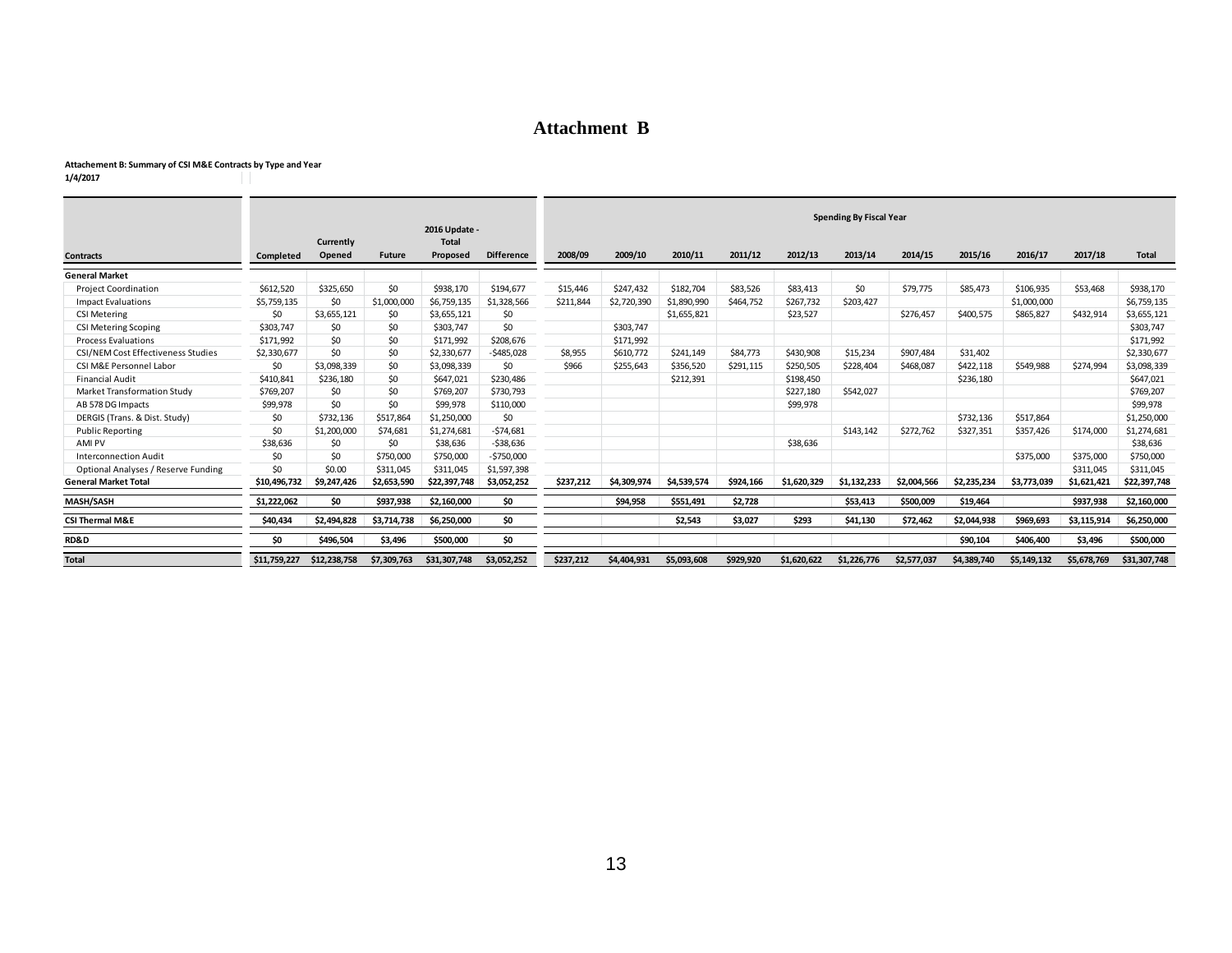# **Attachment C**

### **Energy Division's 2013 Update to the General Market Portion of the California Solar Initiative Measurement and Evaluation Plan**

### **6. Summary**

The California Solar Initiative (CSI) currently has the following budget allocations for Measurement and Evaluation (M&E) activities.

| <b>General Market</b>                  | \$25.45 million |
|----------------------------------------|-----------------|
| <b>SASH</b>                            | \$1.08 million  |
| <b>MASH</b>                            | \$1.08 million  |
| RD&D                                   | \$0.50 million  |
| <b>CSI-Thermal Electric-displacing</b> | \$1.25 million  |
| <b>CSI-Thermal Gas-displacing</b>      | \$5.00 million  |
| <b>Total CSI</b>                       | \$34.36 million |

**This revision will not change any of these amounts. Rather, this 2013 Update:**

**(1) Revises the project and budget status of General Market M&E efforts, and** 

- **(2) Makes several changes:**
	- **a. Public reporting will be funded with M&E dollars.**
	- **b. Public reporting will include efforts to report on rooftop photovoltaic (PV) generation that did not receive CSI rebates.**
	- **c. Some studies may be consolidated.**
	- **d. PAs may manage some contracts.**

## **7. Background**

The proposed revisions continue to maintain the goals and requirements of the M&E Plan described on page 9 of Appendix A of the Assigned Commissioners Ruling issued on July 28, 2008 (July 2008 ACR) to:

- 1. *Utilize a standardized process for evaluating programs and reporting program results;*
- *2. Provide credible and objective information on program impacts and performance;*
- *3. Provide policy and program related information to ensure achievement of CSI program goals and support the "Periodic CSI Review Process" and;*
- *4. Produce an accurate assessment of future opportunities to further the goals of SB 1 and established Commission objectives and directives.*

In Decision (D.) 10-09-046, the California Public Utilities Commission (Commission or CPUC) reduced the California Solar Initiative (CSI) General Market Program Measurement and Evaluation (M&E) budget from \$46.7 million to \$26.7 million with \$25.45 million allocated to non CSI-Thermal M&E activities and \$1.25 million allocated to CSI Thermal M&E.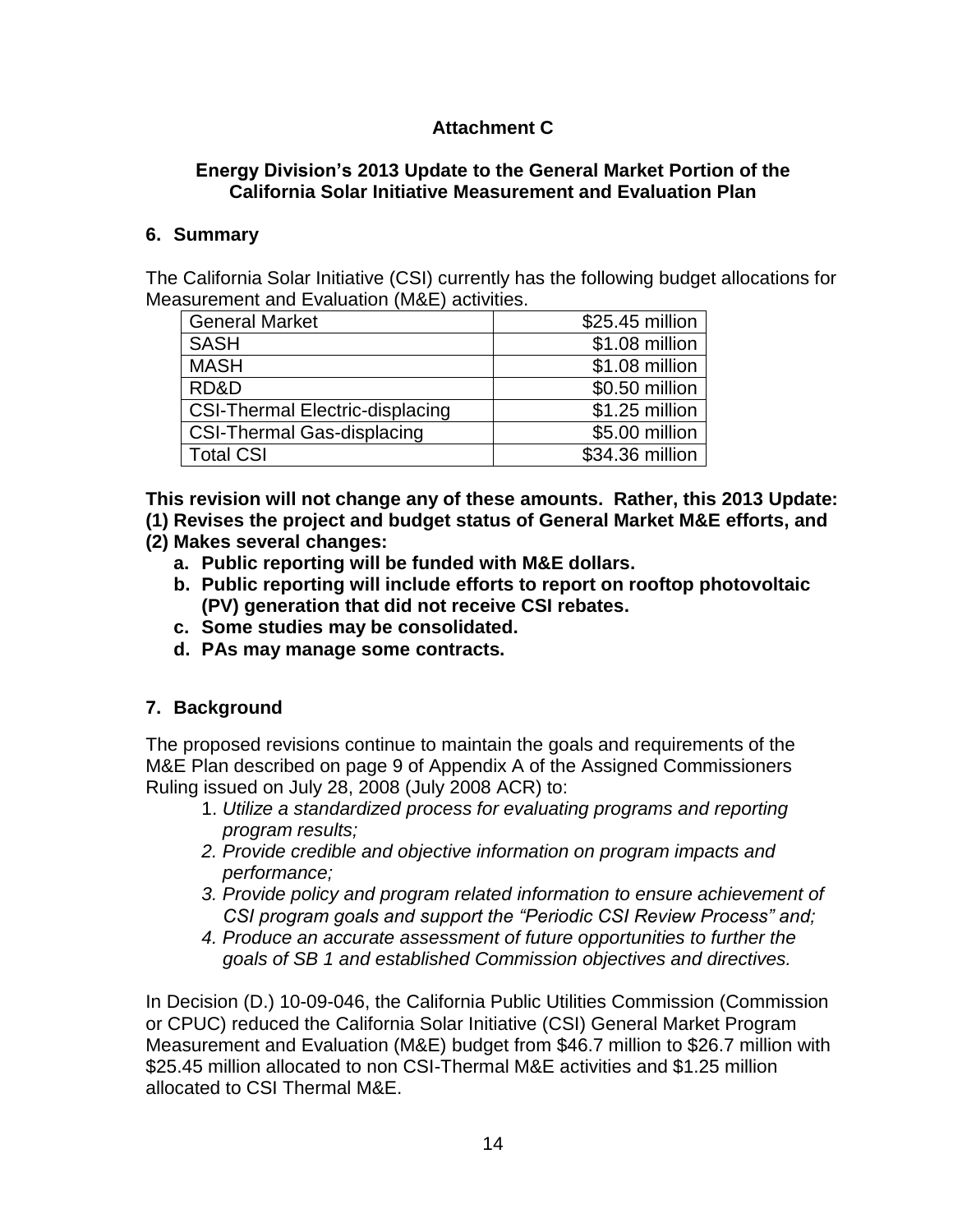In a joint Advice Letter<sup>5</sup> filed by the CSI Program Administrators in April 2011, the M&E plan was updated, and the PAs recommended that:

…the Energy Division be given flexibility to review and, in consultation with the CSI PA, to make changes to the CSI M&E plan and budget allocations to each study area as needed without requiring the CSI PAs to file an Advice Letter. This flexibility will allow for a more efficient planning and review process for the CSI M&E plan.

Energy Division has consulted with CSI Program Administrators PAs) about changes to the M&E effort. This Appendix, the 2013 CSI M&E Update, describes the M&E plan going forward.

### **8. Non-General Market M&E Plans**

The MASH and SASH programs have spent \$0.65 million for M&E studies out of an allocated total of \$2.16 million. The CSI Thermal (electric displacing and gas displacing) program and the RD&D programs are allocated \$6.25 million and \$0.50 million, respectively. The Energy Division expects to work with the PAs in the near future to develop plans for these CSI sub-programs.

## **9. General Market M&E Study Schedule and Budgets**

## **a) Impact Evaluations**

 $\overline{a}$ 

The Impact Evaluations provide important analyses of customer-solar installed through the CSI program. The CSI program has conducted Impact Evaluations covering program years 2007 through 2010 and is currently evaluating program impacts for program years 2011-2012. Impact Evaluations also represent a considerable portion of the total CSI M&E budget. To conserve on budget, in the April 2011 M&E Plan the Commission allowed for these studies to be conducted biennially, rather than annually.

Beginning with the 2010 CSI Impact Evaluation, the Energy Division requested that these studies estimate the impacts of customer-solar photovoltaic (PV) systems installed through other programs in investor-owned utility (IOU) territories including Emerging Renewables Program, New Solar Homes Partnership Program, and Self Generation Incentive Program (SGIP). And starting with the 2011-2012 study, more data from non-rebated customer-owned distributed generation (DG) as well as from publicly-owned utilities will be incorporated. The April 2011 M&E Plan allows for Impact Evaluations to be jointly funded by CSI and SGIP. This 2013 Update does not assume any contribution from the SGIP program, but will allow for it if such a determination is made for future Impact Evaluations. Finally, based on program

<sup>5</sup> Advice 2567-E (Southern California Edison Company U 338-E); Advice 3825-E (Pacific Gas and Electric Company U 39-E); Advice 16 (California Center for Sustainable Energy).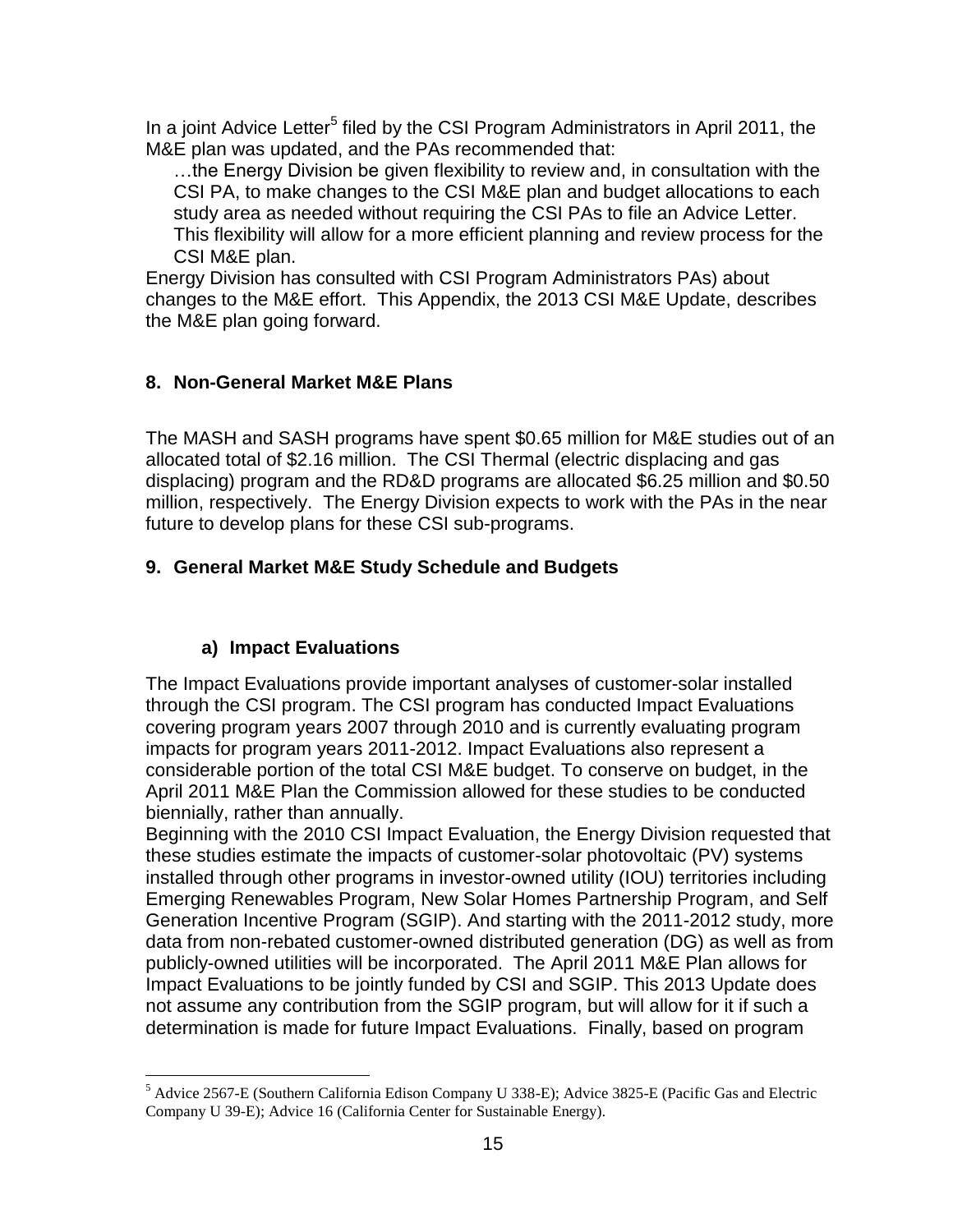experience, the estimate for each future study is lowered from \$1.5 million to \$1.0 million.

# **b) Metering**

A contractor was hired at the outset of CSI M&E activities to install and monitor meters on a sampling CSI participating homes. This activity, for which \$3.66 million is allocated, is ongoing.

# **c) Process Evaluations**

In Section 3.3.5 of the July 2008 ACR, the Commission requires biennial Process Evaluations, which include Program Administration Comparative Assessments and Best Practice Studies. Thus far, the CSI program has conducted one Process Evaluation covering program years 2009 and 2010. The April 2011 M&E Plan calls for one remaining Process Evaluation – in 2014 rather than the three remaining – in 2012, 2014, and 2016.

Subsequent to the April 2011 M&E Plan, the Program Administrators began to post online program administrative tracking data updated weekly and monthly $6$ . This is supplemented by an annual Data Annex written report<sup>7</sup>. Such data include reservation application processing times; incentive claim processing times; payment times; interconnection times; trainings offered; program dropouts, and net energy metering (NEM) participation. These data give a glimpse into the processing and administrative challenges and issues that PAs may face. This regular tracking has replaced much of the need for ongoing Process Evaluation reports.

Currently, three of the six General Market sub-programs have substantially depleted their funding and are nearly closed. Given the late stage of the CSI program the Energy Division and the PAs may decide to cancel any further Process Evaluation studies or exclude one or more PAs from the evaluation if their programs have ended. Nevertheless, the budget shown here has a place holder for such a study.

## **d) Cost-Effectiveness Studies**

In Section 3.3.6 of the July 2008 ACR, the Commission requires that a CSI Cost-Effectiveness study be performed every third year – in 2009, 2012, 2015, and 2017. In 2010, the CSI program released a CSI Cost-Effectiveness and a net energy metering (NEM) Cost-Benefits study. A follow-on net energy metering cost effectiveness study is now nearing completion. The April 2011 Plan reduced the number of studies and lowered the budget from \$1.9 million to \$1.35 million. This 2013 Update adds a study in 2015 and brings the budget to \$1.85 million.

# **e) Market Transformation Studies**

The Commission, in the July 2008 ACR, required Market Transformation studies to be conducted in 2010, 2013, and 2016. As a result of the April 2011 Plan the three studies were consolidated to one now under way and to one optional study in 2016, to be conducted if determined necessary by the Energy Division and the CSI PAs. The April 2011 Plan reduced the budget for Market Transformation studies from \$10 million to \$1.5 million. This 2013 Update preserves that outlook.

 $\overline{a}$ 

<sup>6</sup> http://www.californiasolarstatistics.ca.gov/reports/data\_annex/

<sup>7</sup> http://www.cpuc.ca.gov/PUC/energy/Solar/legreports.htm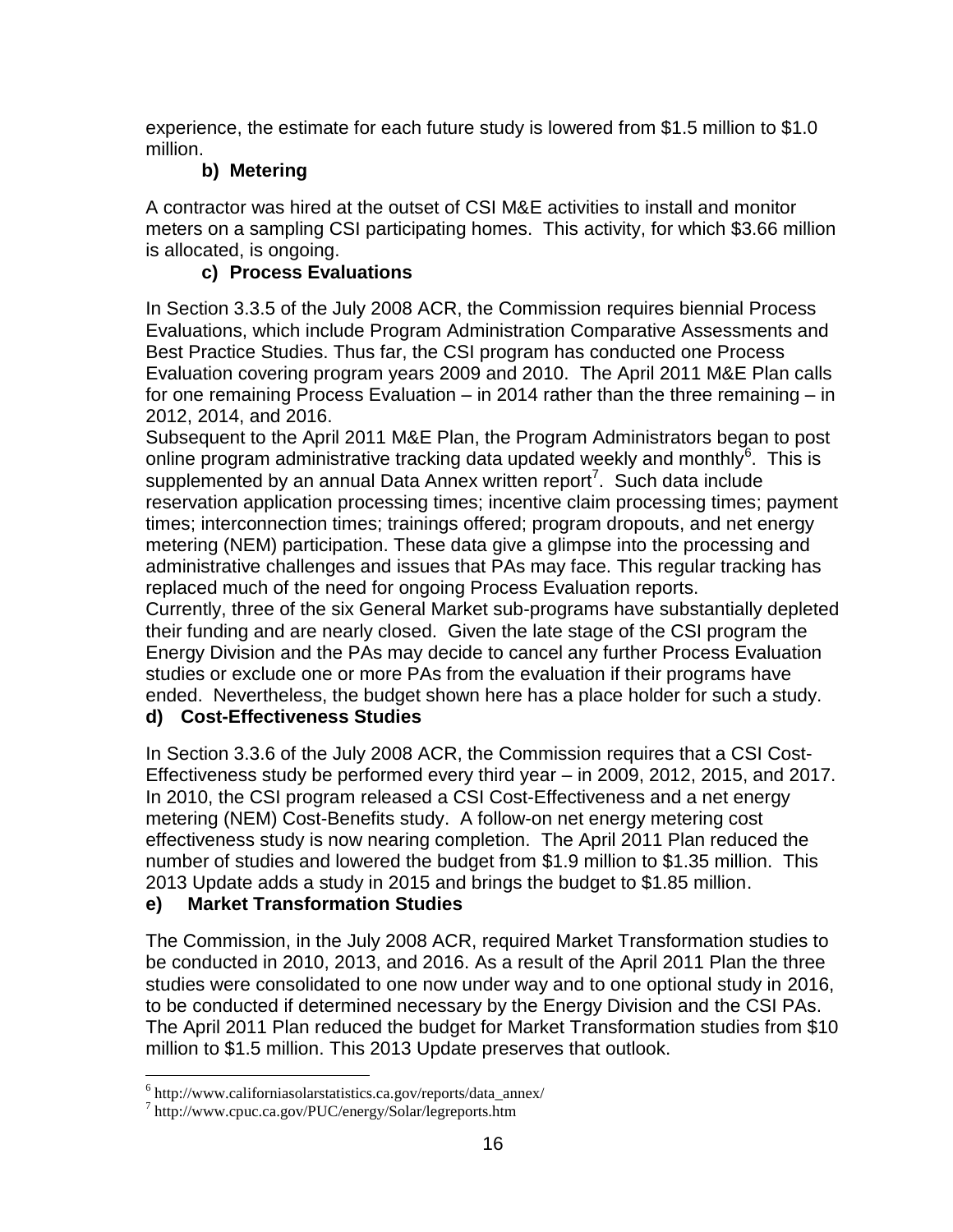# **f) On-going Progress Studies**

The Commission, in the July 2008 ACR, allocated \$3.6 million to On-going Progress Studies. The April 2011 Plan allocated these to the "Optional Studies" category. Progress Studies may still occur if the Energy Division places a higher priority on these studies than on other "optional" studies.

# **g) Financial Audits**

The budget allocated for the External Financial Audits in the July 2008 ACR is \$2 million. The Financial Audit of the CSI PAs that was completed in 2010 cost the program just over \$200,000, and the April 2011 Plan accordingly lowered the category's allocation to \$900,000. The Financial Audit now under way is contracted at just under \$200,000. This 2013 Update leaves the category's allocation at roughly \$900,000.

# **h) AB 578 DG Impacts Study**

In response to Assembly Bill (AB) 578 (Blakeslee, 2008), the SGIP programs funded a study in January 2010 on the impacts of distributed generation (DG) on California's transmission and distribution (T&D) systems. AB 578 requires that follow-up studies be conducted and submitted to the Legislature on a biennial basis. In the April 2011 Plan, the Commission authorized these studies to be co-funded by the CSI and SGIP programs with 70% of the funding to come from CSI and 30% from SGIP. The April 2012 Plan authorized a total CSI budget for these studies be \$210,000 and this 2013 Update does not change that sum.

The April 2011 Plan foresaw a 2014 report and a 2016 report, each costing \$55,000. The study now being completed will cost about \$100,000 and it is likely that future studies will be in that range. This 2013 Update is introducing (see below) another, more in-depth Transmission and Distribution study, scheduled for 2014, Inasmuch as AB 578 does not specify that *only* customer-side DG installed through CSI, SGIP, and NEM is to be included in the analysis, and that wholesale DG would conceivably have more concentrated effects on California's T&D system, the CSI PAs recommended in the April 2011 Plan that additional funding for this study be provided by wholesale DG programs. However, no such arrangements have yet been made.

# **i) Transmission and Distribution**

With falling prices, rooftop PV is increasingly attractive to customers, and thus the future of the technology might seem to be assured. And yet the impact of rooftop PV on the utilities' distribution and transmission networks, once its contribution to the resource mix grows beyond the low single digits, needs to be better understood. What impact will higher penetration have on service reliability, electricity quality, utility employee safety, and customer rates? The AB 578 report which is now being completed contains a Draft scope of work for this study.

It was noted above that this Transmission and Distribution study may be modified to encompass the next AB 578 report. Depending on how the timing unfolds, the Energy Division and the PAs may also consider consolidating this Transmission and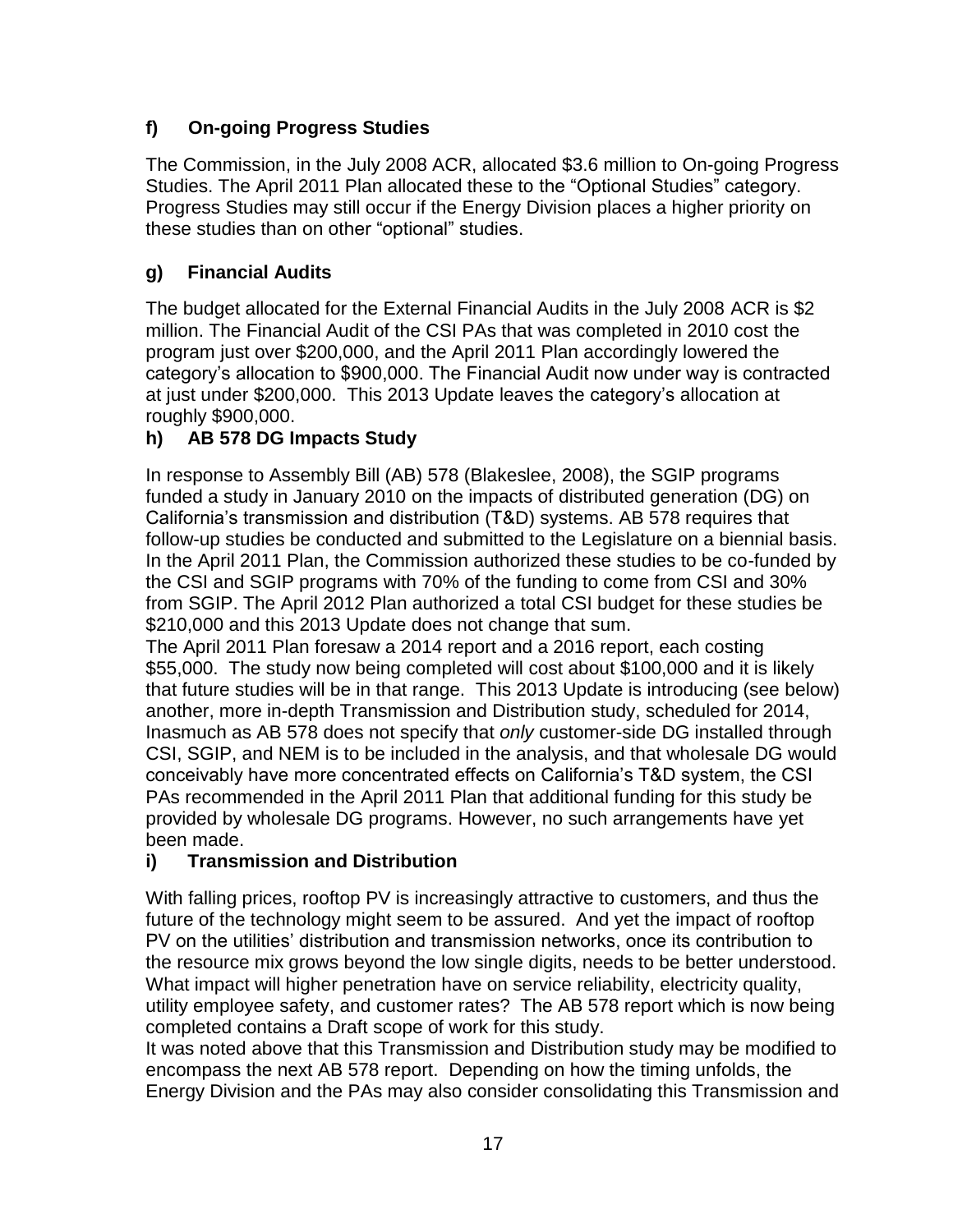Distribution study together with an Impact Evaluation. Such a determination can be made closer to the time of the contract. For purposes of this 2013 Update, the Transmission and Distribution study is treated as a separate study.

Energy Division currently is acting as project manager for all the active M&E contracts. The PAs have expressed interest in managing this Transmission and Distribution contract. Energy Division is open, in principle, to this idea, given the utilities' greater in-house expertise on matters dealing with the grid. At the same time, Energy Division believes this study may present a conflict of interest to utilities wishing to curtail an incipient rival, and so wishes to be cautious about designating too much authority to the utilities. The question of contract management will be reviewed closely.

# **j) Public Reporting**

CSI Public Reporting activities include creating and managing the California Solar Statistics  $(CSS)$  website<sup>8</sup>, compiling and cleaning the data that goes into the Working Data Set (WDS), and from there into the website's graphs and tables. Although the Commission has not ordered the PAs to pay for this activity out of their Administrative (excluding M&E) budgets, historically they have done so. In this 2013 Update, Energy Division is designating Public Reporting as an M&E activity and thus both explicitly and implicitly authorizing the PAs to pay for Public Reporting out of their M&E budgets.

Until now, the Public Reporting effort has focused almost exclusively on CSI projects. With the sun setting on some of the CSI sub-programs, as well as the growing tendency of building owners to install rooftop PV without the benefit of rebates, the CSS website and the WDS database will soon become a backwater unless it is able to keep tabs on all rooftop installations, even those outside the CSI program. Fortunately, the utility interconnection departments now already gather most of the data that are used on the CSS website, and those data need only to be (1) transferred to the CPUC or the contractor managing the CSS site and (2) cleaned and incorporated into the CSI dataset. While challenging, this effort is not expected to be prohibitively difficult.

Finally, depending on PA performance in managing the transition to incorporating interconnection department data, CPUC may take over contract management of the ES contract at the time of the next contract renewal.

# **k) AMI Studies**

 $\overline{a}$ 

In Decision 11-07-031 the Commission ordered the PAs to file a report on the potential for using Advanced Metering Infrastructure (AMI) in metering and tracking usage and generation. While SCE and CCSE/SDG&E completed these reports with in-house experts, PG&E hired outside consultants. The amount paid, \$38,000 is recorded as line item in the plan. There is no plan for future expenditures in this category.

# **l) Project Coordination**

<sup>8</sup> http://www.californiasolarstatistics.ca.gov/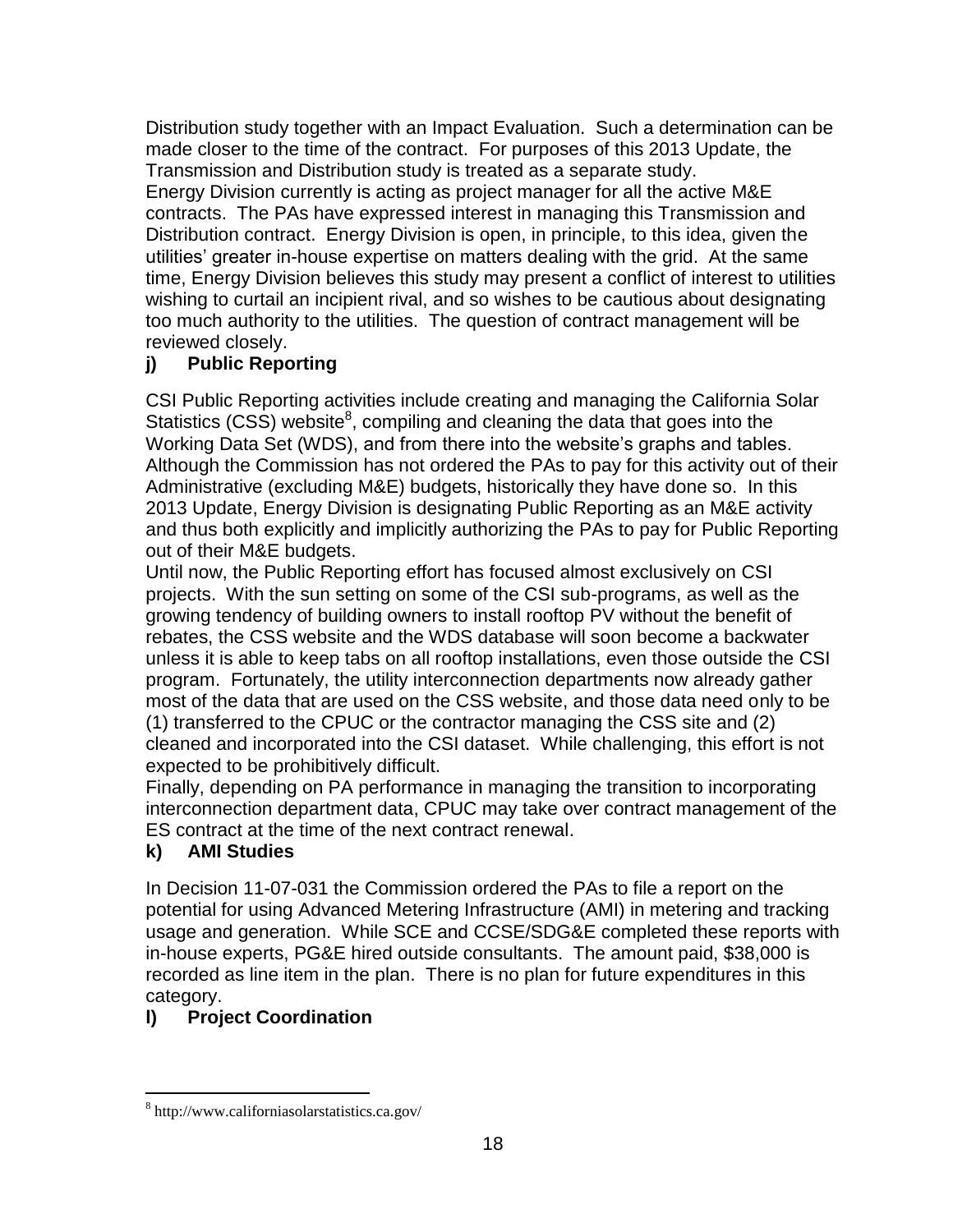The CSI Project Coordinator, described in Section 3.3.1 of the July 2008 ACR, is responsible for coordinating the research, planning and budget tracking activities of the CSI M&E effort. The April 2011 Plan reduced the scope of activities and the budgeted amount for this contract from \$1.6 million to \$1.2 million. This 2013 Update leaves that total substantially unchanged.

### **m) M&E Staffing Expenditures**

The Commission, in the July 2008 ACR, required that funding for CSI PA staffing for support and management of CSI M&E come out of the CSI program administration budget. However, in the Staff Proposal for Program Modifications to the CSI Program attached as an appendix to the Administrative Law Judge's Ruling issued on July 26, 2010, the Energy Division recommended that M&E staff time at the CPUC (up to 3 PURA positions) and CSI PAs (up to 2 FTEs per CSI PA) be charged to the CSI evaluation budget. The April 2011 Plan authorized \$3.9 million to be allocated for M&E staff time through 2017. This budget assumes 1.5 FTEs per CSI PA and 1.5 PURA positions at the CPUC with a 50% reduction in staff time in 2017 for program closeout. Program experience has shown that the Energy Division and PAs are billing the CSI program at a rate substantially below this level and that a total allocation of \$3.10 million should suffice to cover this obligation. However, should additional evaluation and public reporting needs exceed this budget reserve funding from section "n" will be made available to cover those costs.

### **n. Optional Analyses / Reserve Funding**

The General Market program (excluding the electric-displacing CSI-Thermal Program) has an authorized budget of \$25.45 million. The M&E activities noted above total \$23.58 million, leaving \$1.87 million unallocated. This Update reserves that amount for future optional studies and for unforeseen cost overruns related to projects or M&E staff time for additional evaluation and/or public reporting.

### **o**. **M&E Plan Periodic Review and Revisions**

The April 2011 Plan authorized the Energy Division to be given flexibility to review and, in consultation with the CSI PAs, make changes to the CSI M&E plan and budget allocations to each study area as needed without requiring the CSI PAs to file an Advice Letter. This purpose of this was to provide flexibility will allow for a more efficient planning and review process for the CSI M&E plan. Energy Division believes this approach represents the appropriate mix of due process, a representation of various opinions, and expeditiousness, and plans to retain the right to make further changes in the future.

## **10.M&E Plan Revisions Summary**

The recommended revisions to the CSI M&E plan are provided in Table 1. The CSI M&E budget and scheduling planning worksheet based on the proposed revised CSI M&E budget are included in Table 2.